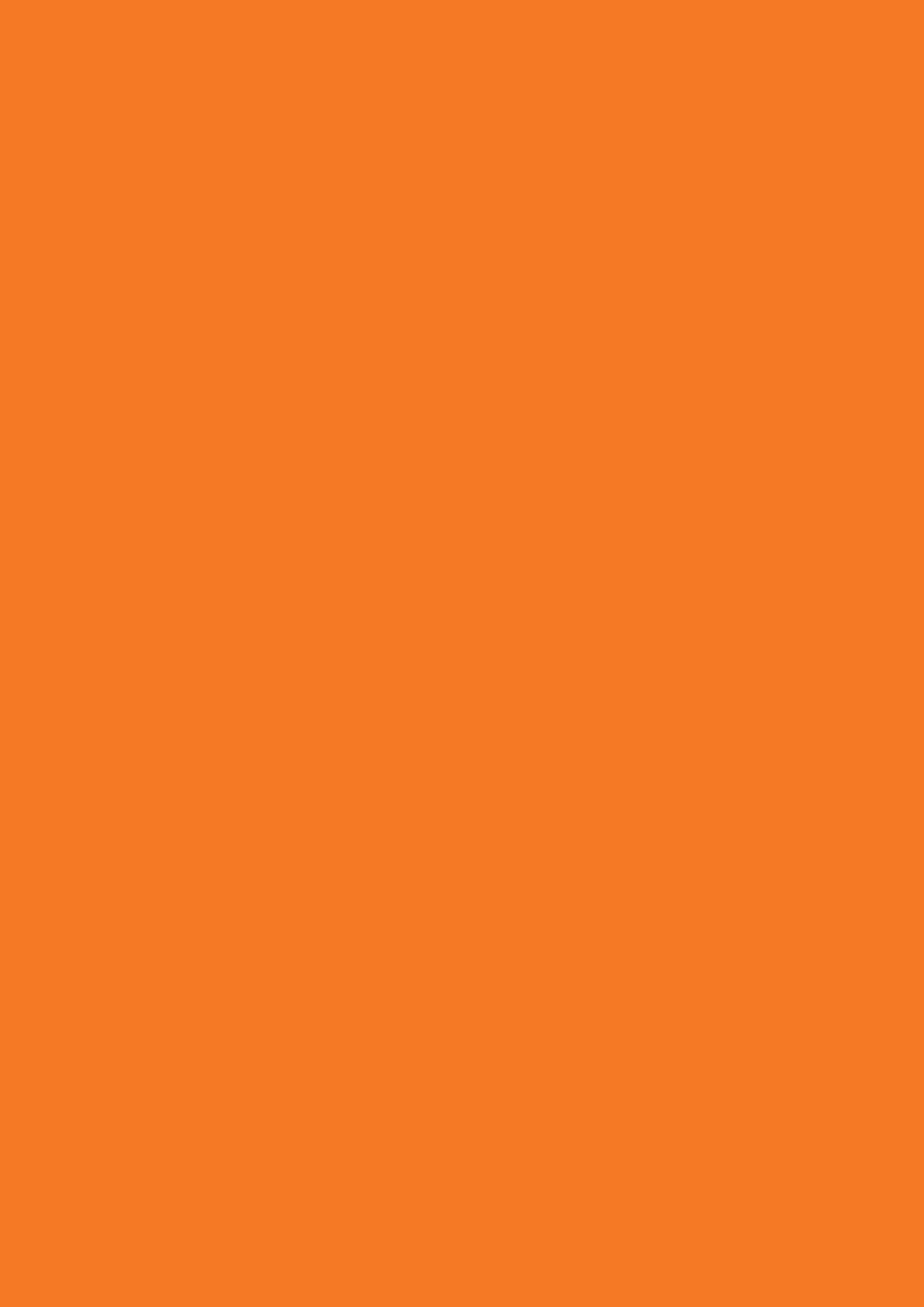## **All pull together** One thing we know – we must all pull together. If we do, we are sure to win!

The man behind this optimistic message is Klaus Hanssen. He was chairman of the National Anti-Tuberculosis Association about a hundred years ago. The efforts of the voluntary organisations were vital in stopping communicable diseases. The organisations carried out both preventive and palliative work. They educated nurses and health visitors. They founded public health clinics and promoted public information in the form of periodicals, films, exhibitions and brochures. This commitment was the beginning of what gradually became a public responsibility and that is the basis for today's welfare state.

A hundred years ago, public health work was decisive in curbing communicable diseases. Today's public health work is decisive in curbing the noncommunicable national health problems and lifestyle diseases. Today, many of us become ill as a result of tobacco, an unhealthy diet, physical inactivity and alcohol. More people contract cardiovascular disease, diabetes, chronic lung disease and cancer.

In order to meet these challenges, we must prevent more and capture disease at an early stage – where people live. Those who need help in living with a chronic disease must receive support and guidance in their local environment, and hospitals and specialists must collaborate more seamlessly on what is offered locally. That is why we are implementing the Coordination Reform and strengthening local authority health services.

But these challenges cannot only be met in hospitals or doctors' surgeries.

These are challenges that we must meet in all sectors of society.

The municipalities already have a statutory responsibility for public health policy where we live. This is not

only the responsibility of the medical officer for health. Those responsible for planning and building, industry and transport must also think health in everything they do. The local authority's vision may be better health for residents, but this is of little use if the woodland near residential areas where children play is rescheduled for commercial development, or if the new nursing home is built beside a motorway where nobody dares to go for a walk.

In both the private and voluntary sector, there are people and organisations that are very important for public health work. For those in industry, both the companies and the employees will benefit if they make provision for physical activity and healthy food in the canteen. Football teams can make sure that hungry little players taking part in organised events get smoothies and sandwiches instead of cola and brownies. Supermarkets can offer healthy options and make the path to the checkout something other than a narrow corridor of crisps and chocolate.

Last, but by no means least: the patient organisations are important players when it comes both to prevention and to improving health services.

A hundred years ago, it was the poor who bore the greatest burden of illness. This is still the case. For this reason, public health work is not just to improve the health of the whole population, but also to reduce social inequalities. This is no small job.

But Klaus Hanssen was absolutely right. If we all pull together, we are sure to win!

Jonas Gahr Støre *Minister of Health and Care Services*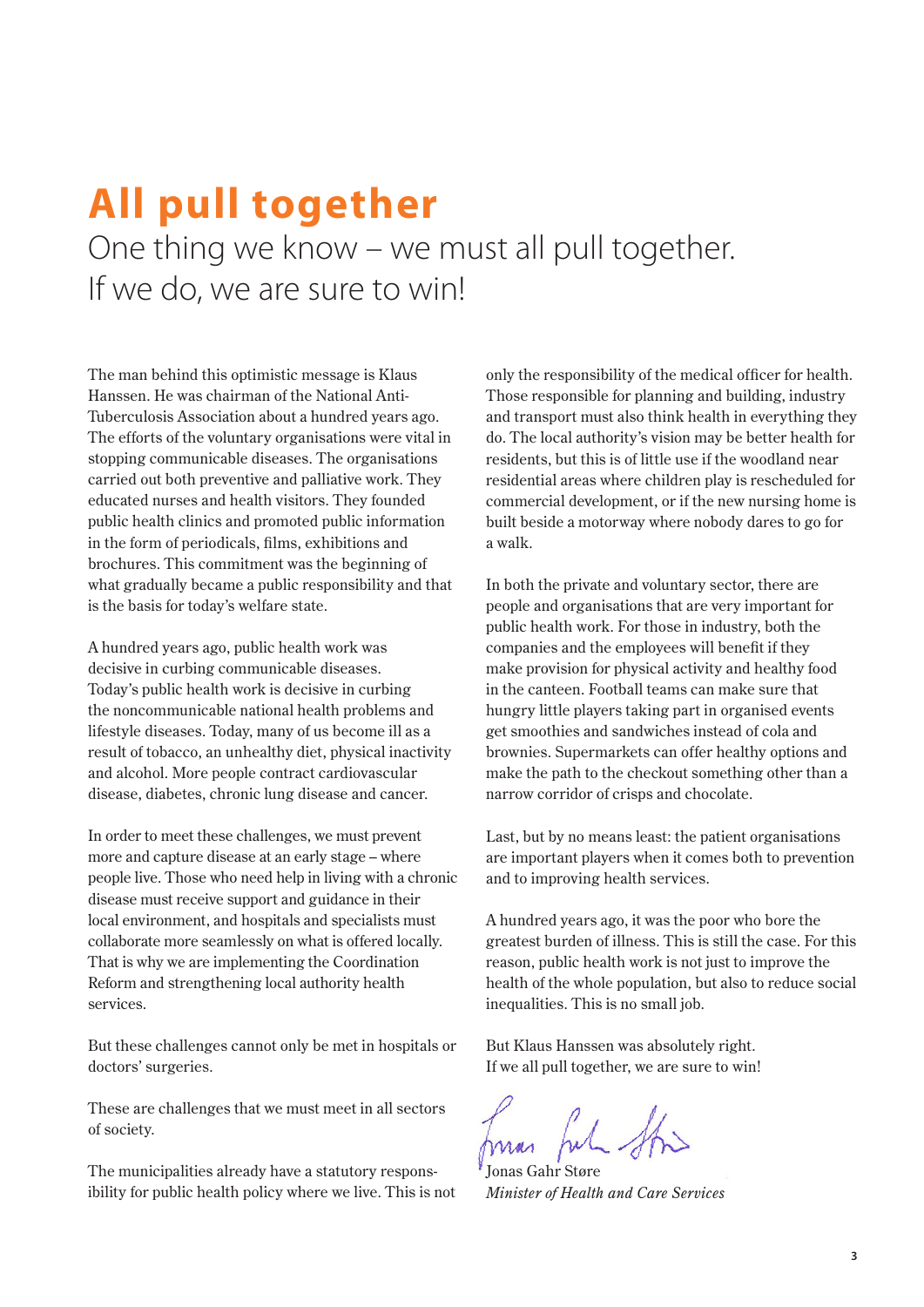# **Introduction**

In 2009, almost 8,000 people in Norway died of cardiovascular disease, diabetes, chronic lung disease and cancer before the age of 75. Together, these national health problems mean a great deal of suffering for many people, as well as significant health and care expenses for society. A significant part of today's health budget is used on these four diseases.

We have chosen to create a common strategy for prevention, diagnosis, treatment and rehabilitation for these four major public health issues, which have been defined by the World Health Organisation (WHO) as Noncommunicable Diseases (NCDs). These diseases have much in common, and there is great potential for preventing these diseases, the suffering they create and the early deaths that they cause. The causes of these diseases are partly common to all, partly diseasespecific and partly unknown. The people who are affected by them often have several of the diseases and several of the risk factors. It has been well documented that tobacco, an unhealthy diet, physical inactivity and the damaging use of alcohol are central risk factors for all these diseases. Health and the distribution of health in the population are also linked to living conditions, social differences and how we organise society.

Preventive measures at a population level are largely the same for all these diseases. There are also many common challenges and solutions in the health and care services, in terms of prevention, diagnosis, treatment and rehabilitation.

This strategy is largely based on existing national action plans, strategies and guidelines. The measures are being implemented within current budgets. The ambition is that the strategy shall help Norway to achieve its goal of a 25 per cent reduction in premature deaths from these diseases by 2025, as laid down in Report No. 34 (2012–2013) *Public health report. Good* 

*health – shared responsibility*. The strategy shall also help to ensure that all those who are affected suffer as little as possible and have the progress of their diseases limited, so that they can live a good, long life in spite of their diseases.

We wish to see more cohesive and unified efforts at all levels in the work on these diseases. At the same time, the efforts that are specific to each disease shall be maintained. The strategy is therefore divided into a joint section with common challenges and measures, and a section with specific challenges, goals and measures for each disease group. The five main initiatives of the strategy are:

- continuing and developing the primary preventive activities, as described in the *Public health report*
- giving increased priority to the work of early diagnosis
- giving increased priority to secondary prevention
- ensuring patient careers with good quality at all stages of treatment and follow-up
- reinforcing the roles of users and patients and getting them more actively involved in the treatment of their own diseases

### Background

We are faced with a global trend of increasing premature death from cardiovascular disease, diabetes, chronic lung disease and cancer. On a global basis, these diseases are the cause of two thirds of all deaths and for every fourth death of those aged under 60. This is a global challenge and many of the forces that affect development are international. International collaboration is therefore also needed, in addition to national measures.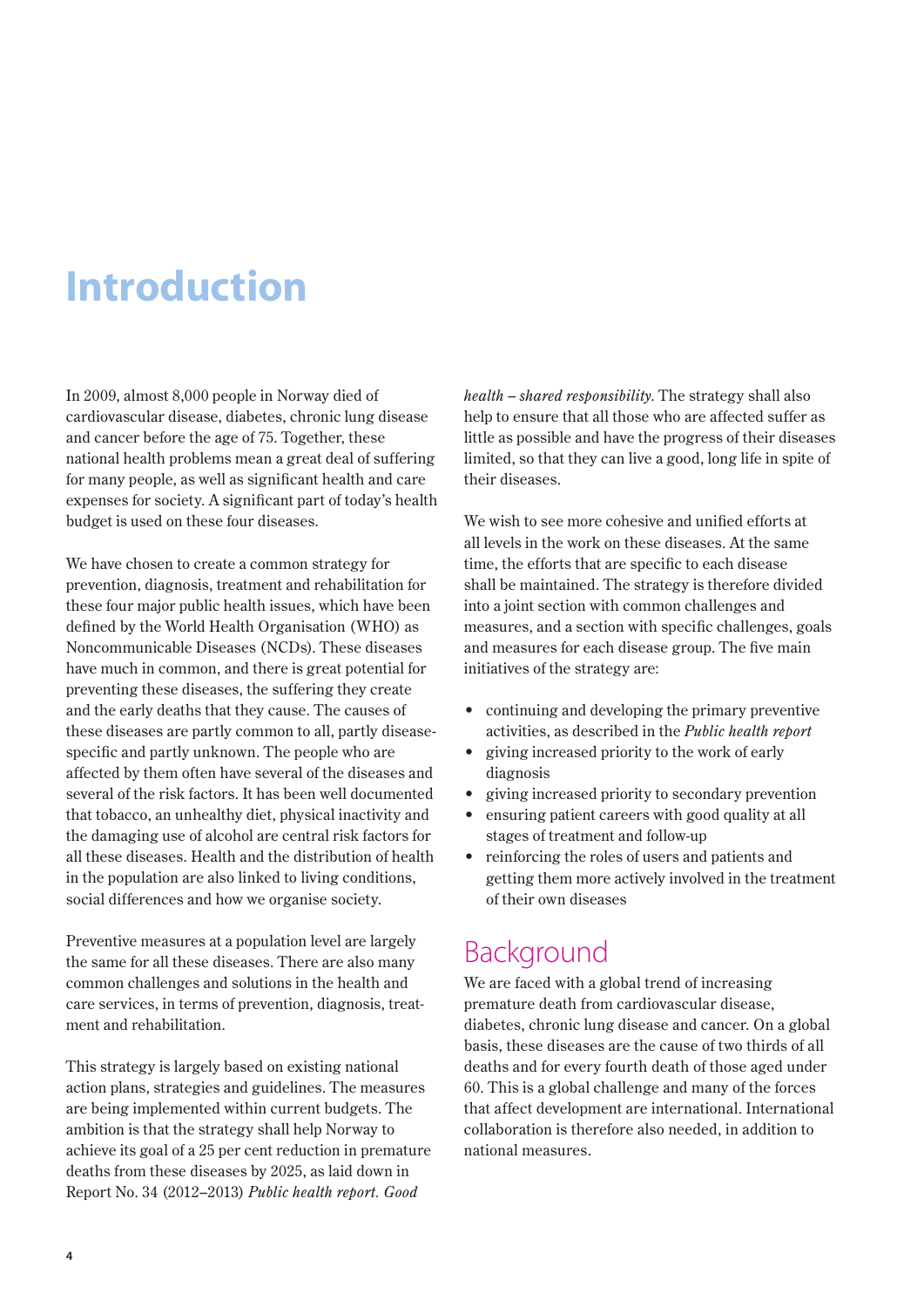In May 2012, the World Health Assembly (WHA) adopted the goal of reducing premature death from the NCD diseases by 25 per cent by 2025. The WHO has identified four overall indicators and goals needed for achieve this. The incidence of high blood pressure shall be reduced by 25 per cent. The use of tobacco shall be reduced by 30 per cent. Salt consumption shall be reduced by 30 per cent, and the proportion of people who are physically inactive shall be reduced by ten per cent. The international goals and measures are described in more detail by the WHO in: *Global Action Plan for the Prevention and Control of Noncommunicable chronic diseases (NCDs) 2013–2020* and WHO Europe: *Action Plan for implementation of the European strategy for the Prevention and Control of Noncommunicable diseases 2012–2016*.

Norway is a significant driving force in this work and supports the global objective.

**Tobacco.** In 2012, 16 per cent of the population (aged 16–74) were daily smokers. This corresponds to 650,000 people. 40,000 of these are under 25, which indicates that the reducation in the proportion of smokers is primarily due to reduced recruitment and to a lesser extent to existing smokers giving up. The use of smokeless tobacco in the adult population is approximately 9 per cent. This corresponds to approximately 350,000 people. Daily use of smokeless tobacco is most common in men aged under 45, while most female users are under 25.

**Diet.** There has been a positive development in the Norwegian diet over a long period, but there are still some major issues. Consumption of fruit and vegetables has increased, but still only about 20 per cent of the adult population eat the recommended quantities of these. Consumption of sugar has gone down, but is still high in some groups, especially among children and young people. Even though consumption of carbonated drinks has fallen, it still stands at more than 60 litres of sugary drinks per person per year. Consumption of sweets has increased considerably over the last 30 years and averaged 14 kilos per person in 2011. Consumption of saturated fat has been decreasing over a long period, but has now started to increase again. The Norwegian diet still contains too much saturated fat, salt and sugar, and too little of foods such as wholemeal grain products, fish, vegetables and fruit.

**Overweight and obesity.** Based on the Health Study in Nord-Trøndelag County (HUNT), it is estimated that the proportion of overweight persons in

the population has trebled over the last 20 years. Two thirds of all those aged over 20 are overweight and about 20 per cent of the population is obese. There has also been a steady increase in the proportion of children and young people who are overweight over the last 30 years. A study of children's growth carried out for the National Institute of Public Health (FHI) in 2012 shows that this trend may be reversing. About 16 per cent of Norwegian eight year olds are now overweight or obese, compared with about 20 per cent previously.

**Physical activity.** Only 20 per cent of the adult population fulfils the recommendation of at least 30 minutes of moderate physical activity every day. Around three million people have an activity level that is too low. It is primarily people's everyday activity that has gone down. Some immigrant groups are more inactive than the majority population. For children, the recommendation is 60 minutes of moderate physical activity every day. More than 90 per cent of six year olds satisfy this recommendation, but the activity level decreases with age. Among nine year olds, the proportion is 86 per cent of boys and 70 per cent of girls. The corresponding figures for fifteen year olds are 58 and 43 per cent respectively.

**Alcohol.** Since 1990, there has been a significant increase in the total consumption of alcohol in Norway, even though we still drink less than in many other countries. In 2011, the registered alcohol consumption was 6.62 litres of pure alcohol per person. This is an increase of 35 per cent over 20 years. The unregistered consumption the same year is estimated to be about 1.5 litres per person. It is primarily consumption of wine and the total consumption of those aged over 50 that are increasing. Consumption among young people has gone down somewhat in recent years.

**Social inequalities in health.** There is a clear correlation between living conditions and health. Life expectancy in Norway has increased for all groups. The highest increase has been among those with a high level of education and high income. There are great differences in both clinical burden and premature death. The reasons for the social inequalities in health are complex, and some factors appear to have an effect throughout life. Overall, cardiovascular disease, together with lung cancer and COPD account for more than 60 per cent of the differences in premature death. Smoking habits are probably the most important cause, but differences in diet, overweight and physical inactivity also make a significant contribution.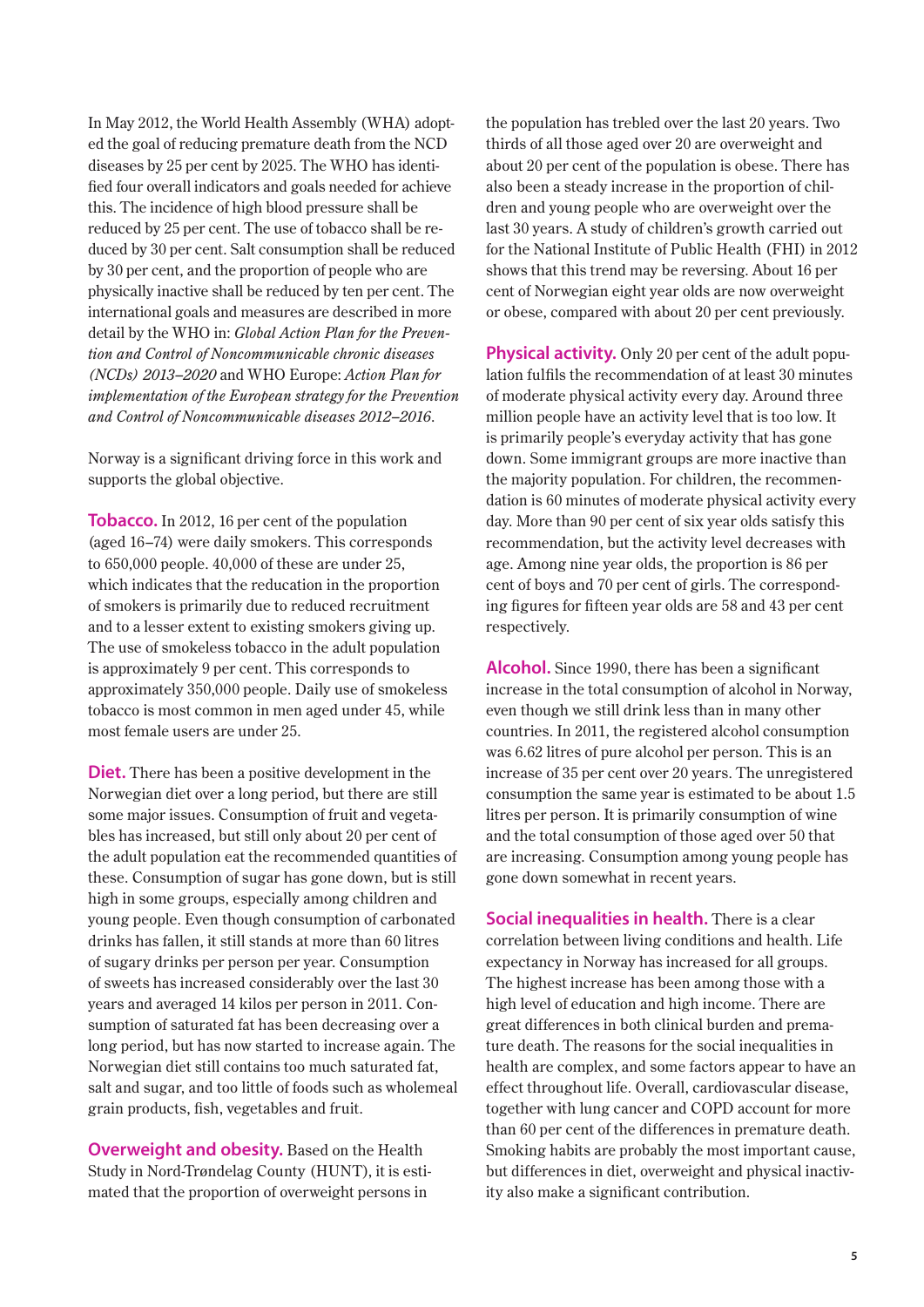**Groups at risk.** Some groups within the population have a particularly high risk of developing one or more of the four NCD diseases that are covered by this strategy. These require special attention and specific measures. For some, the increased risk comes primarily because, to a greater extent than others, they use tobacco, are overweight, have an unhealthy diet, are too physically inactive and/or have a high alcohol consumption. It has been shown for example that there is a correlation between mental disorders and these risk factors. It has been shown that the mentally ill with cardiovascular disease do not receive as good treatment and follow-up as the rest of the population. For others, the increased risk is more closely linked with genetics, or a combination of genetics and lifestyle. Some immigrant groups have an increased incidence of diabetes. This applies especially to women. These immigrant groups have a genetic disposition to diabetes, but many also have an increased incidence of one or more of the risk factors. These issues are discussed in more detail in *Equal health and care services– good health for all, National strategy for immigrant health 2013–2017*, which was presented in August 2013.

**Broad approach.** If the four NCD diseases are to be prevented, measures must be introduced at community, group and individual levels. Equalising living conditions is a priority area. The challenges, opportunities and effective solutions for these diseases for the health and care services have a number of common traits. Primary preventive measures aimed at the general population will not in themselves be sufficient to help to achieve the goal of reduced mortality by 2025. For Norway to achieve the reduction in mortality, a combination of cross-sectoral measures, measures aimed at the general population and specific measures by the health and care services, aimed at persons who already have one or more of these risk factors or diseases, will be vital.

A significant proportion of those who are affected by these diseases will not be restored to full health. But health and care services that give a rapid diagnosis, advice and help in improving lifestyle, good treatment, good rehabilitation and continuous follow-up during stable phases can slow the development of disease and improve the quality of life and functional ability of the individual. At the same time, the incidence of complications, hospital admissions and premature death will be reduced.

**A user-oriented service.** Individual patients and users often live for many years with their diseases and must be recognised as experts in their own lives, treated as equal partners and have an active role in the treatment and follow-up of their own conditions. If patients are to have active participation, motivation and compliance with treatment advice, it is vital that they have knowledge about their own condition and about the effects of preventive measures and treatment. The experience of individual patients can be used both in peer work and to quality-assure the service.

**Goals.** Norway's overall goal is to reduce premature death from cardiovascular disease, diabetes, chronic lung disease and cancer by 25 per cent by 2025. This strategy is intended to help achieve this goal.

#### **General measures**

- ensure a unified and broad approach to the prevention, diagnostics, treatment and rehabilitation of cardiovascular disease, diabetes, chronic lung disease and cancer over the next four years
- continue and improve measures aimed at the general population to prevent the use of tobacco, promote a healthy diet and physical activity and prevent damage from alcohol
- continue and reinforce preventive measures in the health and care services
- continue to develop the work of early identification of people with an increased risk of developing the NCD diseases
- ensure good patient careers and good follow-up
- improved coordination and collaboration within the specialist health services and between these and the local authority health and care services
- ensure user participation
- continue and develop collaboration with the voluntary sector
- develop common statistics internationally, so as to be able to measure developments over time and compare countries, as described in the *Public health report*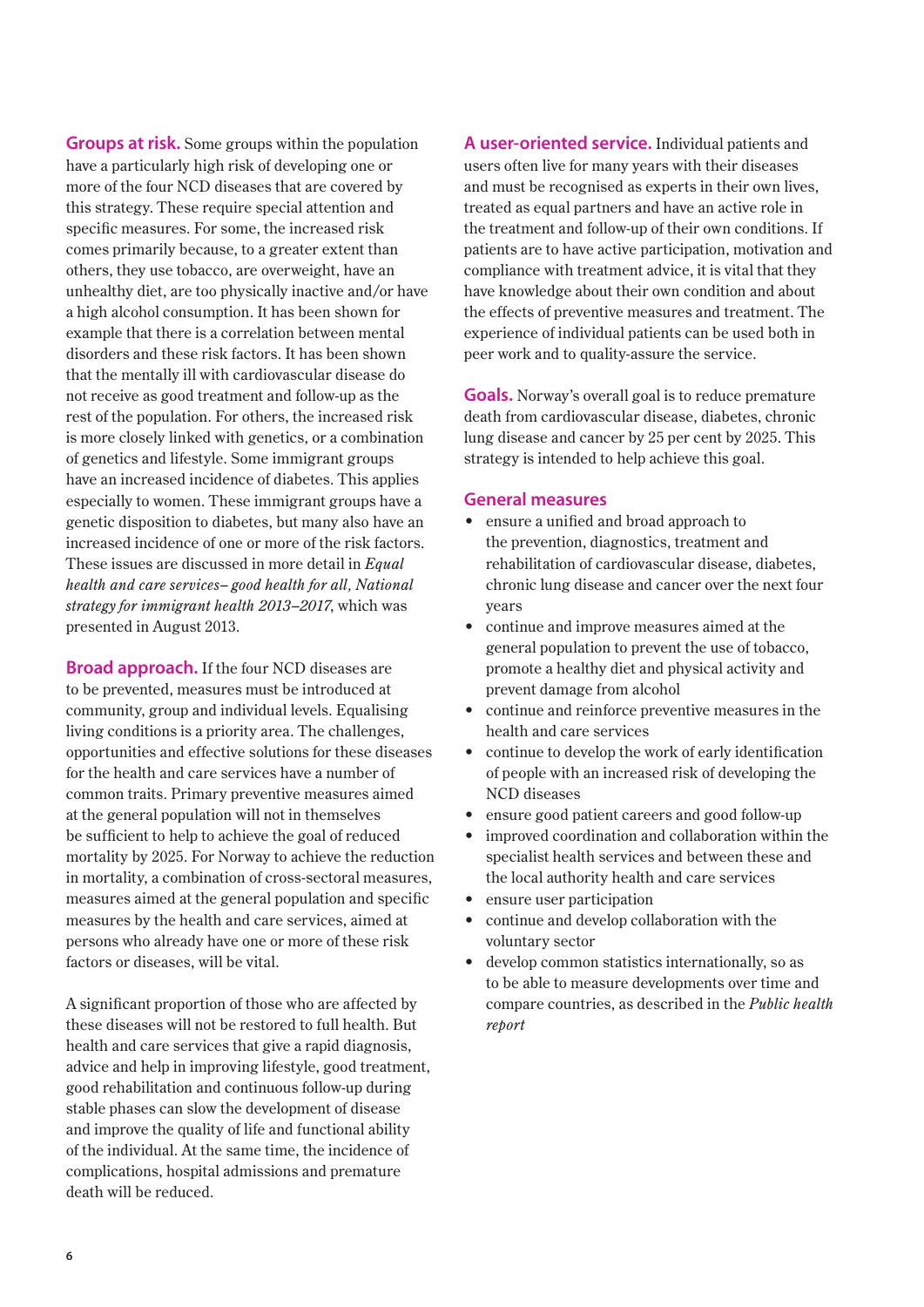# **A more health-promoting society**

This part of the strategy is based on public health policy as it is described in Report No. 34 (2012–2013) *Public health report. Good health – shared responsibility.*  The government's goals for public health activities are that:

- Norway shall be one of the three countries in the world with the highest life expectancy
- the population shall enjoy more years of life with good health and well-being and reduced social health inequalities
- we shall create a society that promotes health throughout the population

*The public health report* was debated in the Storting in spring 2013 and a committee unanimously backed the national goals for public health policy.

## Cross-sectoral public health activities

The health of the population is primarily created not in the health and care services but in society as a whole. There is a responsibility for public health activities across all sectors and social areas. This is not a new concept. In 2013 we can declare that the population has good health and that life expectancy is increasing, and this is the result of long-term and systematic activity in all sectors of society.

Cross-sectoral measures are also decisive in the prevention of the four disease groups covered by this strategy. The underlying causes of the risk factors largely originate and have their solutions outside the health sector. It is well documented that social and environmental conditions such as education

and upbringing, work, housing conditions, financial security, social support and local environment are significant for the health of the population.

A public health policy council shall be established, chaired by the Minister of Health and Care Services. The purpose of the council will be to ensure political attention and to help ensure the endorsement of public health activities in all disciplines and sectors. The council shall focus on following up on the *Public health report* and this *NCD strategy*, and shall contribute to the preparation of new reports and strategies in the field of public health.

The Public health report includes a combined strategy for creating a society that promotes health throughout the population and its main approach is health in everything we do. Key measures include:

- contributing to the implementation of the Public Health Act in local and county authorities and nationally
- further developing local authority public health profiles
- establishing a national public health council
- stimulating the establishment of public health networks in the municipalities
- facilitating collaboration between the municipal sector and the voluntary sector in local public health activities
- making it easier to make healthy choices
- furthering the use of regulations and legislation
- in future budgets, considering the possibility of changing health policy excise duties in a way that contributes to better public health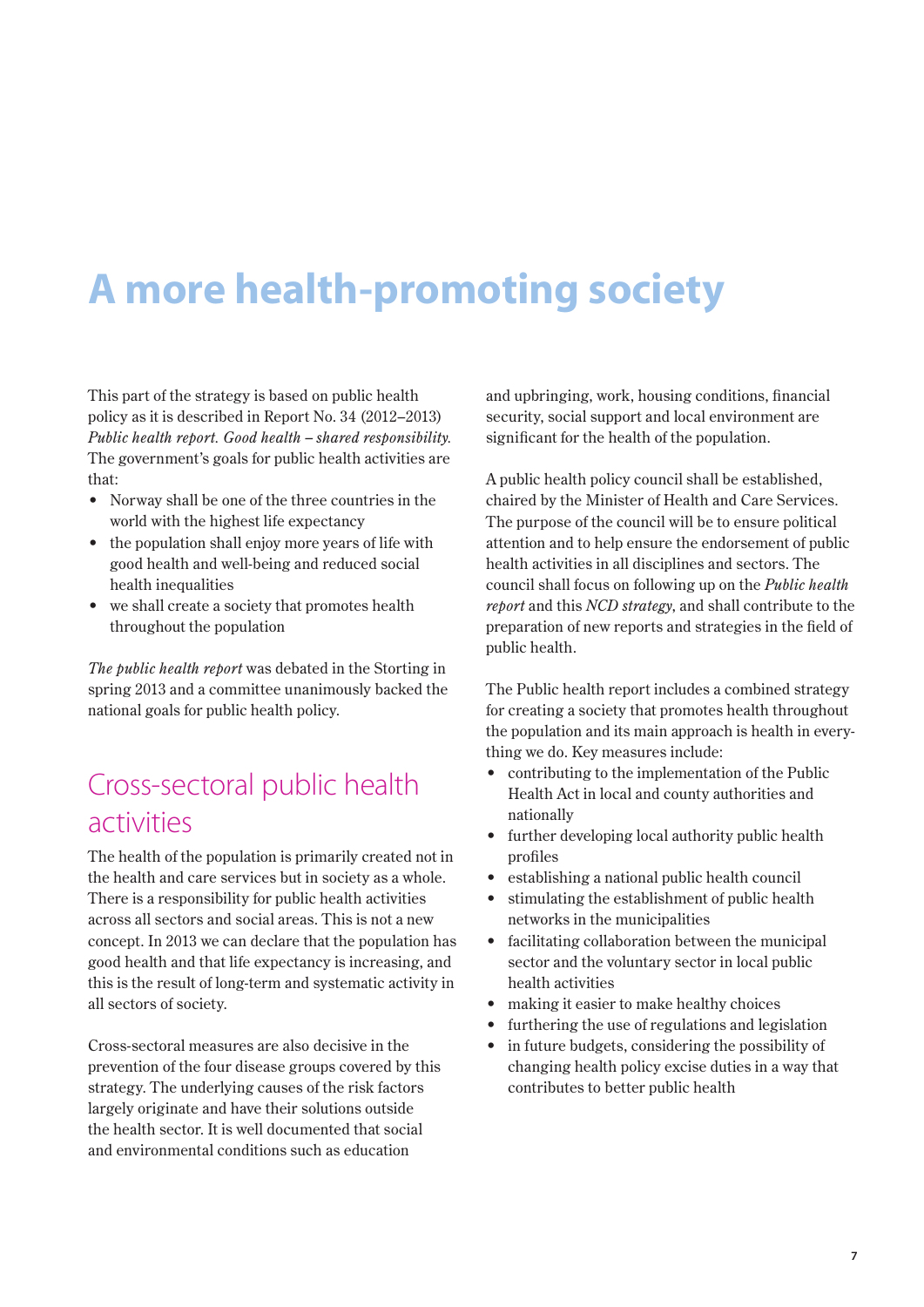## Tobacco

The key objectives of *A future without tobacco; National strategy for combating the harmful effects of tobacco 2013–2016* are preventing young people from starting to use smoking and smokeless tobacco, offering help to quit using tobacco and protecting the population and society from tobacco-related injuries. In this strategy, we put forward the key measures for achieving these goals and otherwise refer to the tobacco strategy for more details.

#### **Goals**

- children and young people who were born after 2000 must not take up smoking or smokeless tobacco
- the proportion of children and young people (aged 16–24) who smoke every day shall be less than six per -cent
- the increase in the daily use of smokeless tobacco among children and young people (aged 16–24) shall be halted
- the proportion of daily smokers in the population shall be below ten per cent
- the proportion of the population using smokeless tobacco shall be below eight per cent
- no children shall be subjected to passive smoking
- the proportion of pregnant women who smoke in late pregnancy shall be below four per cent

#### **Measures**

- maintain a high level of excise duty on tobacco products
- develop legislation to introduce a licensing scheme for the sale of tobacco, prohibit self-service, make more arenas tobacco free and strengthen protection against passive smoking.
- continue the focus on national tobacco campaigns
- continue and develop measures aimed at children and young people, especially on the internet and new media
- continue and develop professional help for those who wish to stop using tobacco

## Diet

In recent years, work on diet and nutrition has mainly been based on the *Norwegian action plan on nutrition (2007–2011)*, on which 12 ministries worked, and is continued in the *Public health report*.

#### **Goals**

- increase the proportion of the population that knows and follows the national dietary guidelines
- maintain the high level of awareness of the Keyhole label and increase the proportion of the population that knows what it stands for
- make it easier for all population groups to choose healthy foods
- reduce people's salt consumption
- help children and young people to establish good eating habits

- continue the campaign Small change big difference
- continue and develop work on the Keyhole label
- implement the measures of the salt strategy, especially in partnership with the food industry
- facilitate the provision of healthy meals in kindergartens and schools
- have a long-term ambition to extend the free fruit and vegetables scheme to cover all pupils in primary and lower secondary schools
- follow up on measures to limit the marketing of unhealthy food and drink to children and young people, including the work of the food industry committee (MFU)
- consider the need for a specific strategy for correct nutritional competence in municipalities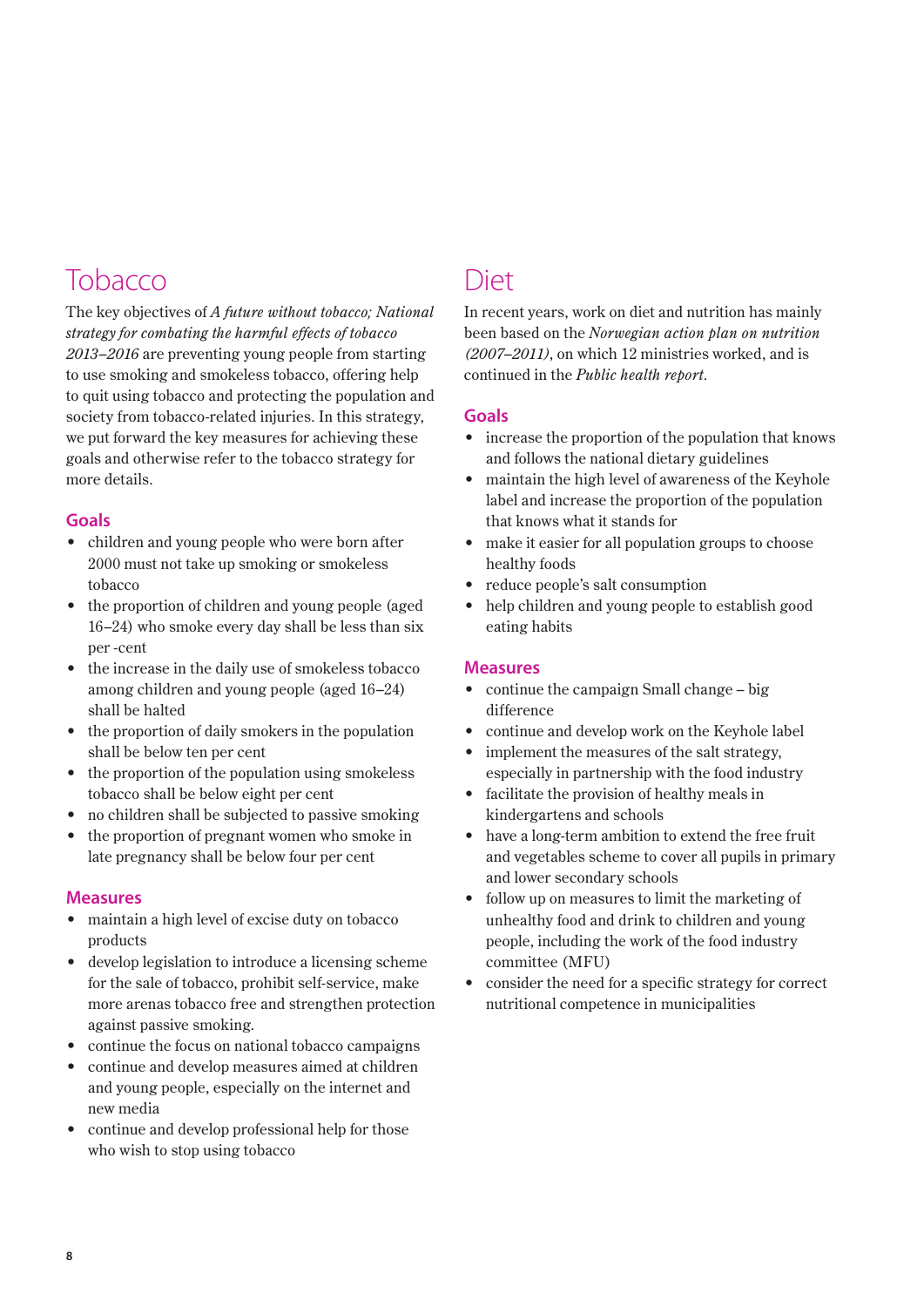## Physical activity

Work to increase physical activity among the general population is cross-sectoral and based on furthering the *Action plan on physical activity (2005–2009)*, on which eight ministries worked. The Public health report provides a good basis for reinforcing this work.

#### **Goals**

- increase the proportion of young people, adults and the elderly who follow the national recommendations on physical activity
- acilitate opportunities for physical activity and an active lifestyle
- increase knowledge about the national recommendations for physical activity among the general population
- increase people's knowledge about the significance of physical activity for promoting quality of life and health and for preventing disease

#### **Measures**

- implement an information campaign about physical activity in 2014
- collaborate on the implementation of the Ministry of the Environment's outdoor activities strategy
- consider how the school day could be organised so as to give pupils at least one period of physical activity every day
- work on environmentally and health-friendly transport, including through the implementation of the *National transport plan 2014–2023*, *National walking strategy* and *National cycling strategy*
- continue measures for increased physical activity and activity-promoting residential and local environments, including by means of subsidy schemes for municipalities and the voluntary sector

## Alcohol

The strategy for work on alcohol is laid down in Report No. 30 (2011–2012) *Look at me! A holistic substance abuse policy.* Here, we present the most central issues and measures relating to increased risk of developing the four diseases that this strategy covers.

#### **Goals**

- halt the increase in alcohol consumption
- reduce the incidence of alcohol-related disease
- increase people's knowledge about the correlation between alcohol and health

- maintain and continue universal measures such as the licensing system, the the alcohol wholesale monopoly "Vinmonopolet", the prohibition on advertising, age limits and a high level of excise duty
- continue and develop subsidy schemes for the municipalities and voluntary sector for developing local authority services, prevention and competence raising
- continue work on responsible alcohol handling in municipalities and on licensed premises, so as to ensure good management of the licensing system
- continue various measures aimed at children and young people, including in schools
- continue and develop the campaign Alcohol and Health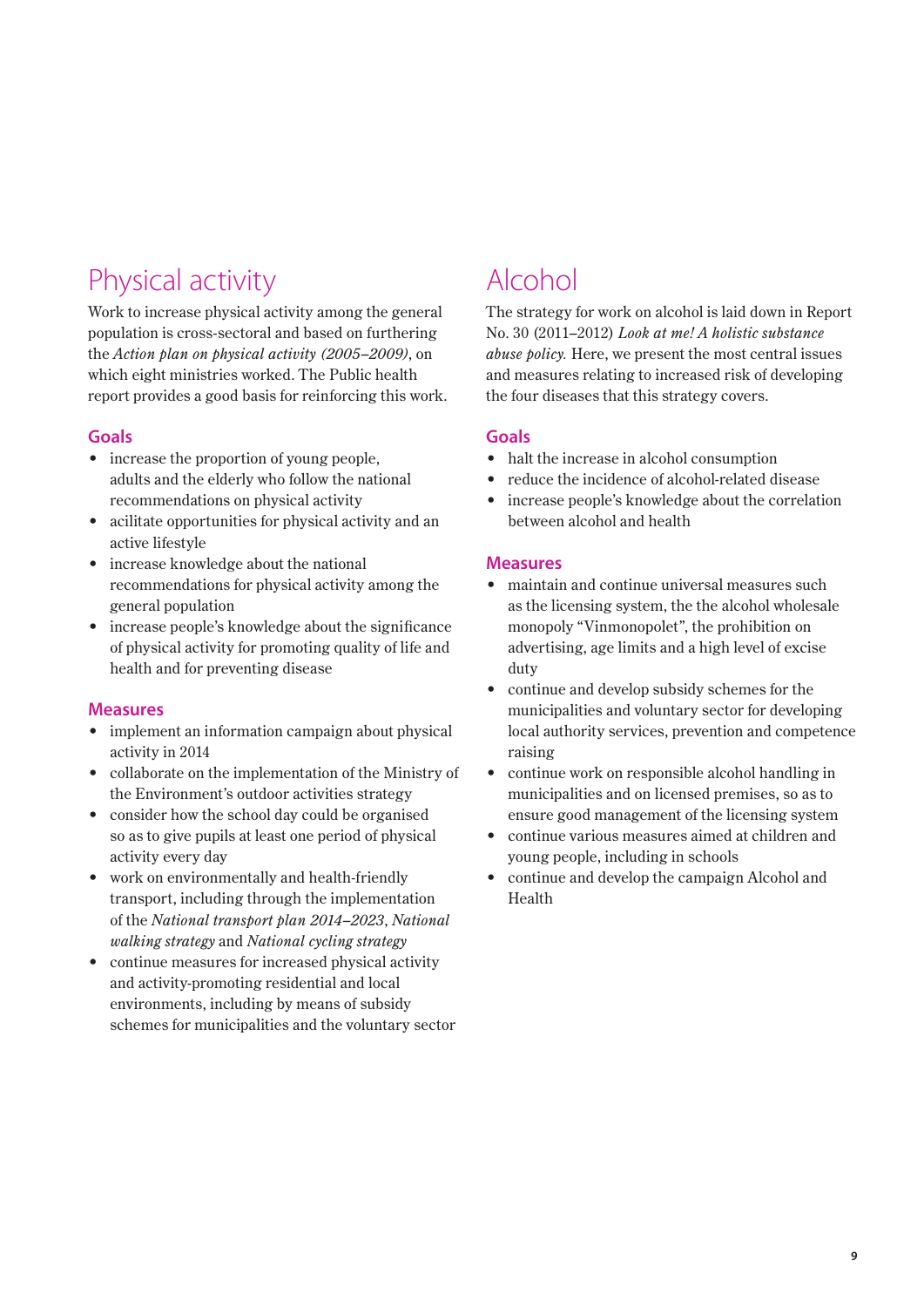# **Common opportunities and challenges for the health and care services**

The health and care services have important tasks to perform in the prevention, diagnostics, treatment and rehabilitation of cardiovascular disease, diabetes, chronic lung disease and cancer.

The role of the health and care services is based on health and care policy as this is described in Report No. 47 (2008–2009) *The coordination reform*. *The right treatment – at the right place – and the right time,* Report No. 16 (2010–2011) *National Health and Care Plan 2011–2015*, Report No. 10 (2012–2013) *Good quality – safe services*, Report No. 9 (2012–2013) *One patient – one record*, Report No. 29 (2012–2013) *Tomorrow's care,*  and Report No. 34 (2012–2013) *Public health report. Good health – shared responsibility.* 

The health and care services must work in a more unified, coordinated and inter-disciplinary manner. Collaboration with users and dialogues with other players must be improved. A combined range of services shall handle prevention, early diagnosis, systematic followup and treatment and rehabilitation. The aim is to prevent disease occurring, halt the progress of disease and equip the patient as fully as possible to live with his or her disease. With advanced illness or with several chronic diseases simultaneously, the aim is for relief, care, nursing and if necessary palliative treatment at the end of life.

It is vital to support patients' self-care and coping skills, including through nearness to services, patient education and greater user participation. Professional work must be further developed by means of collaboration between service levels and by the transfer of experience and guidance from the specialist health services to the municipalities. The starting point for this is the statutory collaboration agreements between the municipalities and the health trusts and the specialist health services' obligation to give the municipalities

guidance. By means of following up on the report *Tomorrow's care* the health and care services' users shall be given new opportunities to better manage their daily lives. This report provides the basis for further development of nursing, both for those who need relief and care and those who need daily assistance.

Many people with cardiovascular disease, diabetes, chronic lung disease and cancer have more than one diagnosis. Most deaths result from cardiovascular disease. This also applies to those with chronic mental disorders. Discovering and treating simultaneous anxiety, depression, diabetes and/or COPD is therefore important for reducing the proportion of patients who die of cardiovascular disease. We do not currently have guidelines for early diagnosis, secondary prevention, treatment or rehabilitation for patients with several simultaneous diseases. This means that diseasespecific treatment is usually prioritised over a more holistic approach, which would have given considerably greater health benefits.

The background to the Coordination Reform is the recognition that the structure of the health services has not sufficiently been adapted for patients with chronic diseases. The health services place great emphasis on diagnosing and treating disease and major complications, and not enough on promoting health and preventing health problems. As a consequence of this, treatment in the specialist health services occurs when chronic diseases are well advanced, instead of preventing and limiting them through primary prevention and early intervention.

The quality of the work to develop good patient careers for people with chronic diseases will be a marker for how well we succeed with the Coordination Reform. The Directorate of Health has been given the task of monitoring whether we succeed in this.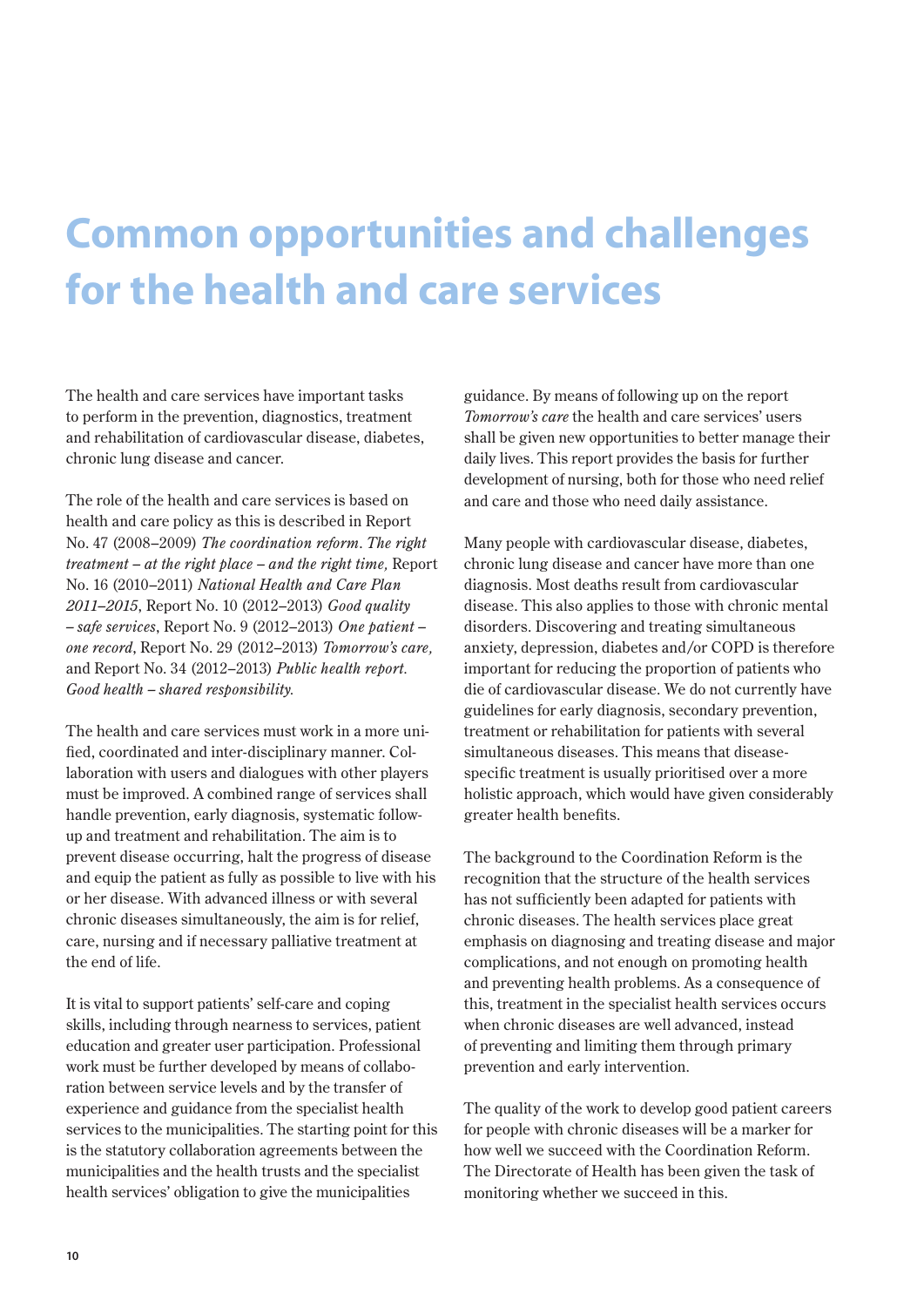Awareness of prevention and early intervention is an expression of the fact that the authorities and services must build a holistic perspective for the health and care services. The focus on prevention is not counterproductive to the treatment and follow-up of patients and users with established chronic diseases. Tobacco, an unhealthy diet, physical inactivity and healthdamaging alcohol consumption not only increase the risk of disease, but also have a negative effect on the prognosis of those who are affected by these diseases.

Prevention in the health and care services can be divided into three levels. Initiatives to prevent children and young people establishing unhealthy lifestyles. Initiatives to prevent healthy people with an increased risk of disease becoming ill. Initiatives to reduce risk factors among those who are ill, and thereby limit disease development, complications and unnecessary suffering and prevent premature death. Early diagnosis, rapid and adequate treatment and targeted rehabilitation are also vital for the achievement of the goal of a 25 per cent reducation in premature death from these diseases by 2025.

The overall goals in this part of the strategy are based on the intentions of increased prevention side by side with the care of those who have become ill.

#### **Goals**

- promote a healthy lifestyle among children and young people
- greater emphasis on prevention
- earlier interventionsi
- greater user participation
- a more interdisciplinary approach and better collaboration between the different parts of the health and care services
- more flexible use of health personnel competence
- establish specialised health services closer to where

people live, in the form of decentralised/ambulatory specialist health services

- designate more tasks to municipalities and give them more resources to perform them
- ensure that services also map/screen/monitor groups at risk

- continue and strengthen preventive work among children and young people, including through financial facilitation for strengthening child health clinics and school health services
- the Directorate of Health shall prepare national professional guidelines for child health clinics and school health services
- the Directorate of health has been given the task of preparing a common guideline describing how common central issues connected with prevention, diagnostics, treatment and rehabilitation of cardiovascular disease, diabetes, chronic lung disease and cancer can be properly handled
- in accordance with its statutory role, the Directorate of Health shall prepare and revise national professional guidelines for cardiovascular disease, diabetes, COPD and cancer. These shall be knowledge-based, financial and administrative consequences shall be assessed and they shall include a plan for implementation in the health and care services. The implementation of the guidelines must be achievable by the use of available resources
- simpler, shorter versions of the guidelines for cardiovascular disease, diabetes, COPD and cancer should be prepared for patients and their families
- implement the *National strategy for immigrant health 2013–2017*
- contribute to a regional and local authority exchange of information and experience, such as dissemination of the Northern Norway Regional Health Authority's regional action plan for diabetes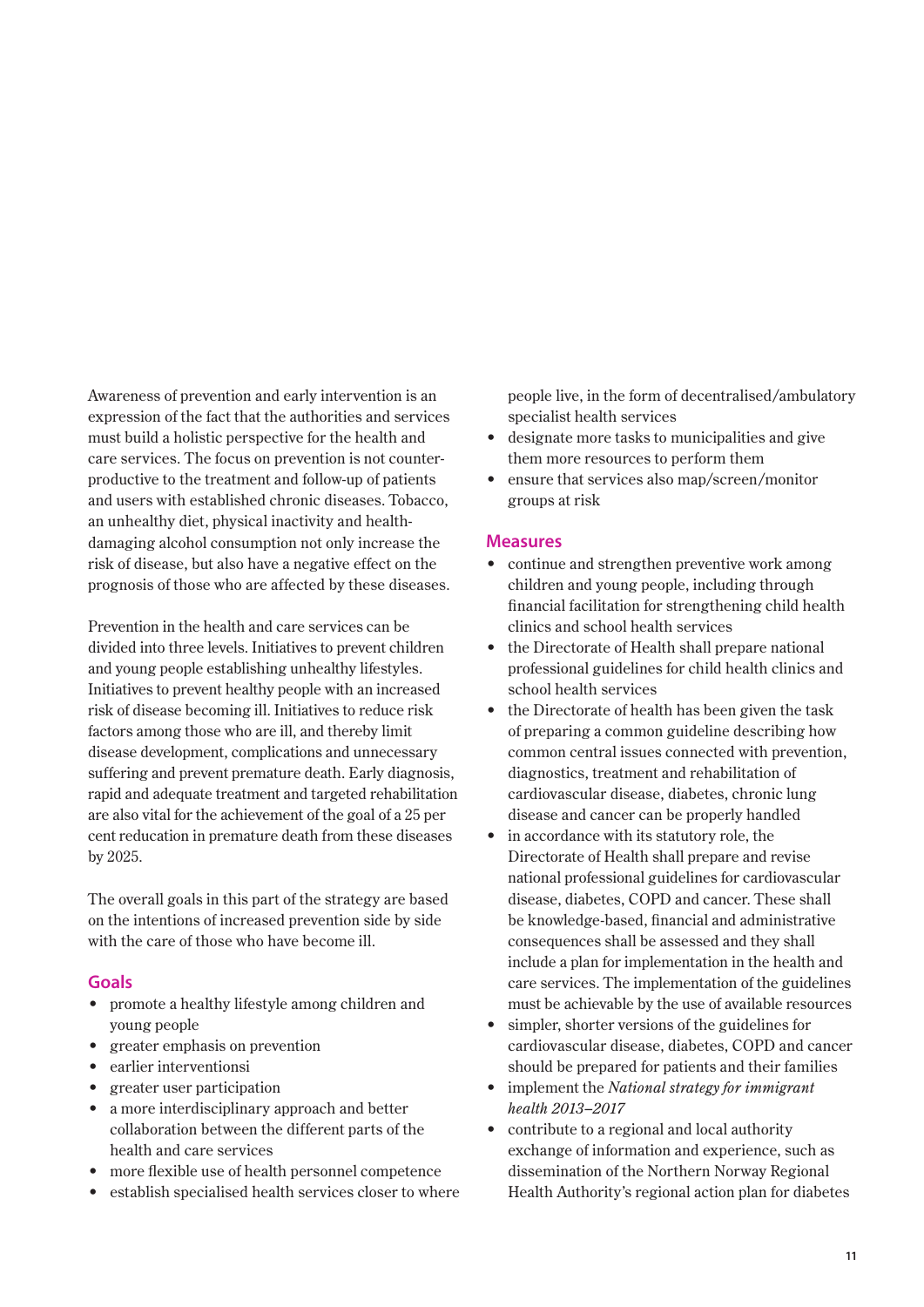## Early diagnosis and primary prevention

If the goal of a 25 per cent reduction in premature death from the NCD diseases is to be achieved by 2025, it is essential to identify risk groups. It is vital for surviving disease that a diagnosis is made as early as possible. In the case of type 2 diabetes, COPD and cancer, it has been found that diagnosis is often late. Up to half of those who have mild to moderate type 2 diabetes or COPD remain undiagnosed. The diagnosis is often made when patients are admitted to hospital with complications. In the case of COPD, the patient will by then have lost almost half of his or her lung function. In the case of diabetes, there are often irreversible complications with consequences for treatment effectiveness and prognosis.

There are well-established methods for early disclosure of the early stages or actual contraction of disease. Screening is a mass survey of all or part of the population, the aim of which is to reveal the early stages or actual contraction of disease early enough to reduce morbidity and mortality. For national screening programmes to have an effect, there must be adequate and clinically satisfactory methods that are sensitive and reliable and have a low risk of side effects, as well as high participation levels. It must also be possible to offer treatment. In Norway there is national screening of new-born babies for a number of diseases, as well as mammography screening, screening for cervical cancer and a pilot project for screening for colorectal cancer.

There are also various forms of screening-like activity in a number of arenas, without these being assessed and established as national screening programmes. Health tests offered to the public by commercial companies, in the form of blood tests, diagnostic imaging and other means of revealing health risks and diseases, are on the increase but are difficult to keep an overall view of. The challenge is to handle this in a way that is in the best interests of the individual. The increased use of such testing services may be appropriate, but may draw unfortunate attention to health and disease and could lead to unnecessary concerns about future illness and death. They may also lead to more healthy persons approaching the health services, with the consequence that access is reduced for patients with more serious and chronic diseases.

Case-finding is a method of identifying people at high risk and with early signs of disease, so that they can be offered preventive measures, investigation and the correct treatment as early as possible. Based on age, weight, body mass index (BMI), waist measurement, smoking habits, trade or profession, family pressures and symptoms, and with the aid of blood tests and if necessary measurement of lung function, early diagnosis of COPD, diabetes, high blood pressure and high cholesterol can easily be made.

The risk of cardiovascular disease, diabetes, chronic lung conditions and cancer increases with age. It is therefore particularly important that preventive measures are also aimed at age groups where the risk increases and more will become ill.

#### **Goals**

- improve the identification of high-risk groups for future disease
- reduce the proportion of undiagnosed cardiovascular disease, diabetes, COPD and cancer
- better and more frequent offers of help in changing lifestyle, aimed at high-risk groups and patients throughout the health and care services

- the Directorate of Health shall prepare an overall national strategy and governing structure for the national screening programmes
- continue collaboration with the National Association for Public Health, the Norwegian Diabetes Association, the Norwegian Heart and Lung Patient Organisation and the Cancer Society
- stimulate the establishment of more healthy lifestyle centres and corresponding services in local authority health and care services
- the Directorate of Health shall continue the work of educating counsellors to help users give up tobacco
- consider introducing methods and/or systems for case-finding or health checks in local authority health and care services
- stimulate increased awareness of better offers of help from the specialist health services in changing lifestyles
- monitor the offers of health tests from commercial sources and create systems for handling offers that do not have a satisfactory clinical standard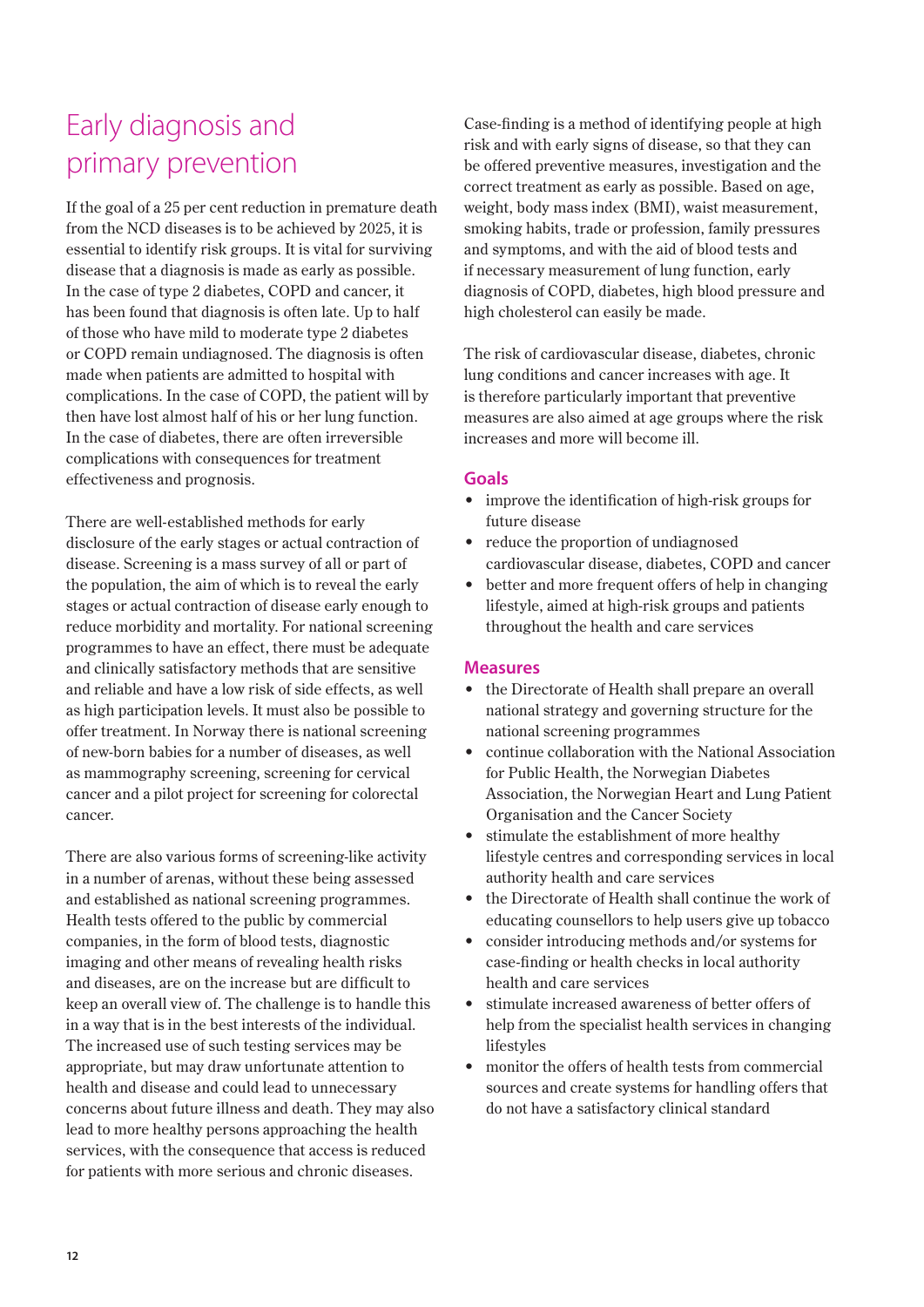## Secondary prevention

Even where disease has already arisen, measures to counter tobacco, unhealthy diet, physical inactivity and dangerous alcohol consumption are equally important in preventing the further development of disease and premature death. Today's health and care services are good at disease-specific treatment of symptoms, but there is room for improvement. There is considerable improvement potential for preventing risk factors.

#### **Goals**

- offers of help and advice with lifestyle changes from the health and care services
- patients shall be assessed for comorbidity: other chronic diseases, mental disorders and alcohol or drug problems
- offers of secondary prevention in accordance with national guidelines for each individual disease

#### **Measures**

- enable all parts of the health and care services to integrate secondary prevention in treatment offered to patients with cardiovascular disease, diabetes, chronic lung disease and cancer
- consider increased use of health personnel other than doctors in work on changing lifestyles, in both the specialist health services and the local authority health and care services

## Treatment, follow-up and rehabilitation

The course of illness and treatment for patients with cardiovascular disease, diabetes, COPD and cancer is known. The aim of treatment is to improve symptoms, prevent deterioration and maintain the best possible quality of life. These diseases require commitment and continuity from the time of diagnosis and throughout treatment. This has been facilitated through the Health and Care Services Act, partly by means of financial incentives such as co-finance with municipalities. Building good structures and competence, both in local authority health and care services and in specialist health services, involves a number of challenges.

Many countries, such as Denmark, the Netherlands and the United Kingdom, have chosen a nationally adapted quality model based on the Chronic Care

Model for better health and care for the chronically ill. The model is primarily based on the general practitioner as coordinator of a proactive team for the chronically ill. The model allows for parts of the systematic follow-up and many of the measures, such as patient education, exercise and motivational interviews, to be performed by personnel other than doctors.

The model has a strong user orientation. It is a requirement that the patient/user is involved in the treatment and has good access to the services. The individual patient is offered patient education and a specific follow-up plan.

Good collaboration between the specialist health services and local authority health and care services is especially important for patients with chronic diseases such as cardiovascular disease, diabetes, COPD and cancer. To improve collaboration both within and between the local authority health and care services and the specialist health services, there is a need for good ICT solutions with tools to support decision making that are based on national guidelines. Annual check-ups represent an important element of follow-up with these patients. Using standardised, ICT-based annual check-up forms, it is also possible to obtain quality indicators for national quality registers and the primary health service.

Many patients deteriorate and require hospital admission. Part of this can be achieved through local authority 24-hour immediate assistance, which is now being established throughout the country.

Rehabilitation is important for these disease groups. The effect of a more comprehensive rehabilitation programme in the specialist health services may decline after 3 to 6 months and must be followed up with offers where the patient lives. Rehabilitation and exercise schemes such as "heart trim", COPD and diabetes schools and group programmes for persons with cancer have been shown to arrest disease development, improve quality of life and reduce hospital admission.

By means of the new report *Tomorrow's care* the health and care services' users shall be given new opportunities to manage their everyday lives better, in spite of their diseases or functional disability. Special initiatives have therefore been established to stimulate activation measures in collaboration with the voluntary sector.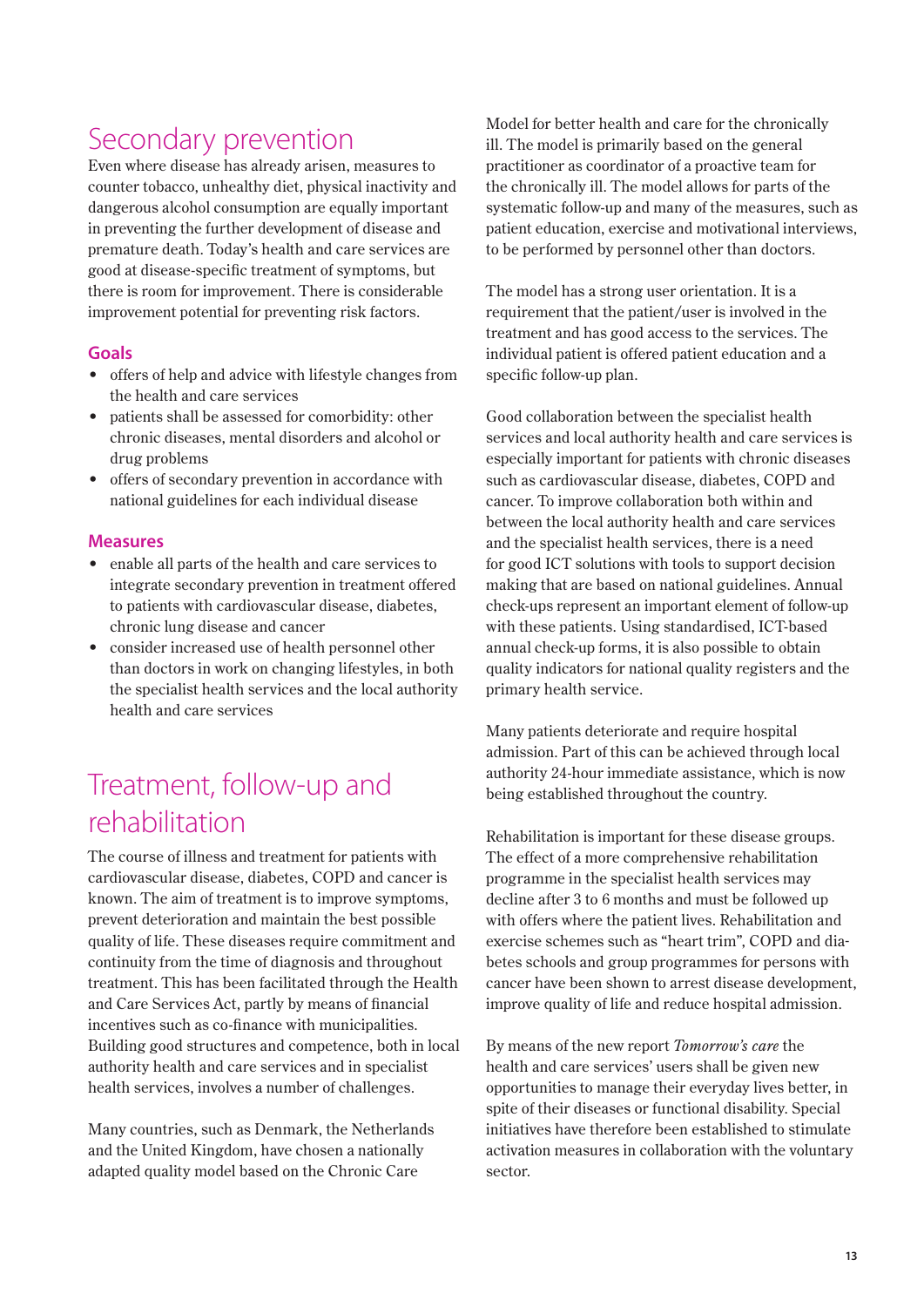#### **Goals**

- better offers of services in the local authority health and care services in line with the Coordination Reform
- strengthen active care in the local authority in line with Report No. 29 (2012–2013) *Tomorrow's care*
- collaboration and the mutual exchange of competence within the services and between the specialist health services and local authority health and care services
- good patient careers in all parts of the health and care services
- adequate and qualitatively appropriate services for those who need relief, care, nursing and if necessary palliative treatment at the end of life
- better use of new technology in prevention, treatment and rehabilitation

- systematic activities to implement and update existing guidelines for cardiovascular disease, diabetes, COPD and cancer
- stimulate better education of patients and their families in all parts of the health and care services
- investigate the adaptation of the Chronic Care Model for Norway
- further develop care offers that maintain learning and coping functions and rehabilitation
- ensure the necessary competence by means of education
- support more interdisciplinary efforts by simplifying how the division of new and adapted work between professional groups can be done
- establish local authority 24-hour immediate assistance
- establish systems that ensure collaboration and the mutual exchange of competence between the specialist health services and local authority health and care services
- prepare a clinical checklist for good patient careers
- work at making all those with NCD diseases aware of the recommendations of the clinical guidelines for annual check-ups
- make better use of existing health and quality registers and develop more quality indicators
- stimulate the development of activities at centres for the elderly and seniors in line with Report No. 29 (2012–2013) *Tomorrow's care*
- continue and develop collaboration with the National Association for Public Health, the Norwegian Diabetes Association, the Norwegian Heart and Lung Patient Organisation and the Cancer Society.
- ensure that offers of palliative treatment, nursing and care in local authority health and care services are in line with Report No. 29 (2012–2013) *Tomorrow's care*
- stimulate increased use of welfare technology in line with Report No. 29 (2012–2013) *Tomorrow's care*
- consider different model trials for the use of welfare technology, common patient records, user diaries and own-care measures to ensure continuity in follow-up for the individual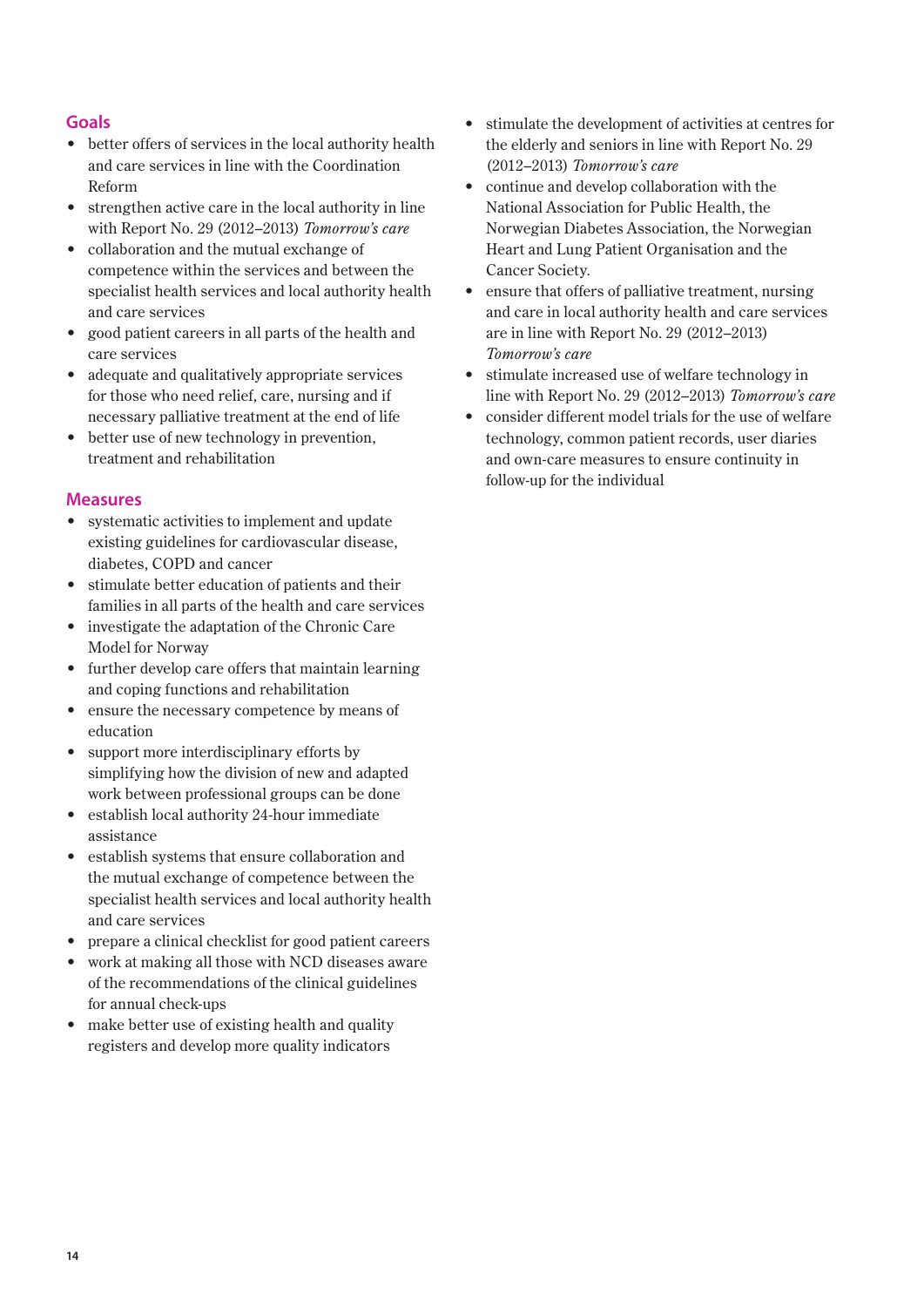# **Cardiovascular disease**

Cardiovascular disease is the disease group that causes most deaths in Norway and often involves chronic health problems and loss of functional ability. 35 per cent of all deaths are due to cardiovascular disease. Over the last 40 to 50 years, deaths from heart attack have fallen by 80 per cent in the 40 to 70 age group. A further reductio is possible. After a heart attack, heart failure can develop. The treatment of risk factors, continuous and coordinated follow-up and help with self-care and rehabilitation are vital for quality of life and survival.

Stroke is the third most common cause of death in Norway. 75 per cent of cases occur after the age of 70. Men are more at risk than women, but the gender difference is becoming smaller and smaller. This is partly due to the fact that as many women now smoke as men and that the incidence of overweight, diabetes and physical inactivity is now approximately evenly divided between the genders. There are many reasons for the reductionin the number of deaths from cardiovascular disease. The composition of the diet, especially the reduced consumption of saturated fat, and the reduction in the number of daily smokers are both of significance. A major key factor is the progress in acute treatment, follow-up and rehabilitation of both heart attacks and strokes, as well as the early treatment of high blood pressure and raised levels of lipids in the bloodstream.

## Primary prevention/risk intervention

In many parts of the world there is discussion regarding where to place the threshold for starting treatment of high blood pressure and raised levels of lipids in the bloodstream. If the threshold is too low, the consequence is making patients of healthy people with a relatively low risk of future illness and premature death.

The Norwegian national guidelines for primary prevention of cardiovascular disease emphasise general advice about giving up tobacco, losing weight and the treatment of diabetes and auricular fibrillation. Only people with a high risk of disease and premature death shall be treated with medicines. A risk calculator (NORISK) based on age, gender, smoker status, blood pressure and lipids in the blood is used.

### Secondary prevention

Heart attacks and strokes often occur suddenly due to blood clots or damage to blood vessels. Half have no symptoms beforehand. In the event of alarm symptoms, such as chest pains, paralysis or speech or vision disturbances, acute action with a rapid emergency call and admission to hospital for assessment and treatment are decisive.

The new national cardiovascular register may help to improve quality in the specialist health services by registering the time sequence. Early rehabilitation can reduce disability where damage has occurred. Even for those who are already ill, primary preventive measures such as giving up smoking, physical exercise and dietary advice are decisive for quality of life, progress of the disease and survival.

#### **Goals**

- Norway shall be a pioneer in the prevention of cardiovascular disease
- Norway shall be a pioneer in the treatment of cardiovascular disease
- Norway shall develop good opportunities for rehabilitation close to where users live
- the user perspective is basic to prevention, treatment and rehabilitation

- adequate education of patients with cardiovascular disease and their families, including through support to the National Association for Public Health's Heartline
- guidelines for primary prevention of cardiovascular disease are to be revised and implemented
- guidelines for treatment and rehabilitation of strokes are to be revised and implemented
- help ensure that as many as possible with COPD, diabetes or overweight are assessed for cardiovascular risk
- help ensure that as many as possible are offered help to quit smoking, if necessary with medicines as support
- continue efforts to train school pupils and others in basic cardiopulmonary resuscitation
- the Directorate of Health shall, in collaboration with the regional health authorities, implement a national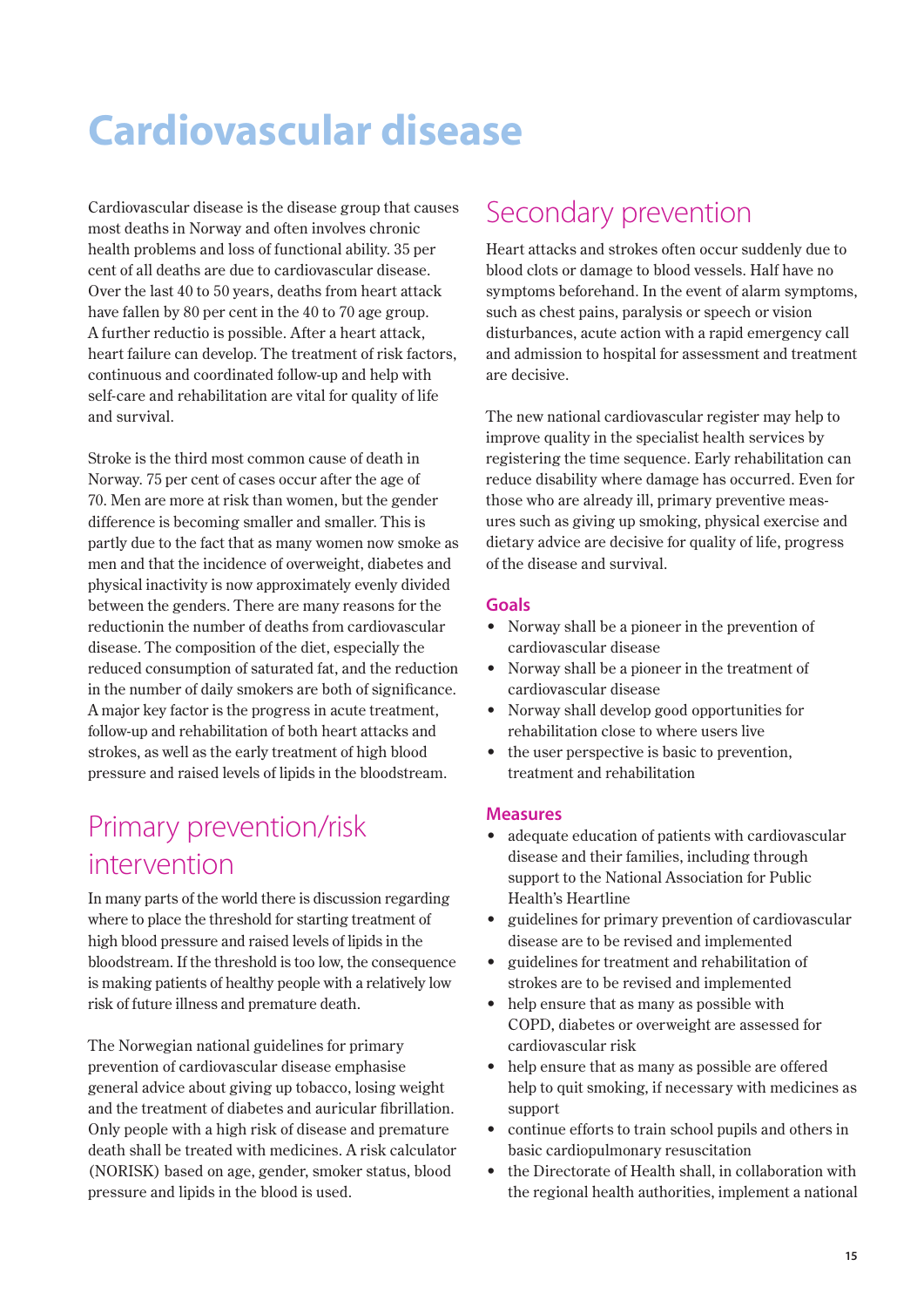information campaign about strokes in 2014

- continue initiatives to reduce response times
- work to ensure that patients with persistent symptoms are offered rehabilitation

# **Diabetes**

There are two types of diabetes. Type 1 diabetes usually arises at a young age and is not associated with lifestyle/overweight but is caused by the body itself destroying the cells that produce insulin. About 28,000 people in Norway have type 1 diabetes. The disease cannot be prevented, but complications and premature death can be postponed or prevented with good treatment, good follow-up and the patient's own efforts.

Type 2 diabetes normally arises in adults and is associated with physical inactivity and overweight (especially fat around the waist). Tobacco use is significant for the prognosis. The incidence is increasing. The greatest increase is among young adults. It is estimated that about 340,000 people in Norway have the disease. As many as 100,000 of these may have the disease without knowing it. The health costs of diabetes were approximately NOK 4.1 billion in 2011. People with diabetes have a lower life expectancy than the average population.

Diabetes is a chronic disease. Treatment is intended to prevent or postpone complications such as visual impairment, kidney damage, reduced immune defences, foot sores and damage to the nervous system. Better control of blood sugar with the aid of the right diet or medicine, increased physical activity and even a small weight loss can prevent these developing. Two out of three patients with diabetes have at least one complication.

Diabetes often causes heart disease. The combination of diabetes and tobacco is the most dangerous. Studies have shown that 50 to 60 per cent of those who are admitted to Norwegian hospitals with acute heart attacks have either known or unknown type 2 diabetes. One particular characteristic of type 2 diabetes is that the incidence among certain immigrant groups is significantly higher than in the rest of the population. It has been shown that 90 per cent of Pakistani women in Oslo have an increased risk of type 2 diabetes. Other immigrant groups also have a higher incidence. The incidence of diabetes in pregnancy is also higher in some immigrant groups.

• continue exercise, educational and coping skills initiatives

The goals and measures of the *National strategy for diabetes (2006–2011)* are continued.

#### **Goals**

- Norway shall be a pioneer in the prevention of type 2 diabetes.
- the proportion with unknown type 2 diabetes shall be reduced
- the development of complications from diabetes shall be reduced
- Norway shall be a pioneer in good, equal follow-up and treatment of diabetes
- diabetes care shall have strong user-orientation
- increased attention to immigrant groups and others with a high risk

#### **Measures**

**Norway shall be a pioneer in the prevention of type 2 diabetes.** To succeed in this, preventive measures aimed at known risk factors such as an unhealthy diet, overweight, physical inactivity and tobacco must be pursued. This applies to both measures aimed at the population and measures in all parts of the health and care services, as is described earlier in this strategy.

**The proportion with unknown type 2 diabetes shall be reduced.** Early diagnosis is decisive for the progress of the disease and survival and the key measures are:

- continuation of the work on information about the symptoms of diabetes, aimed at the general public, including on www.helsenorge.no and in collaboration with the Norwegian Diabetes Association
- ensuring that the national diabetes guidelines are implemented and updated
- preparing special user versions of the diabetes guidelines
- assessing better methods and new measures for the quick identification of new cases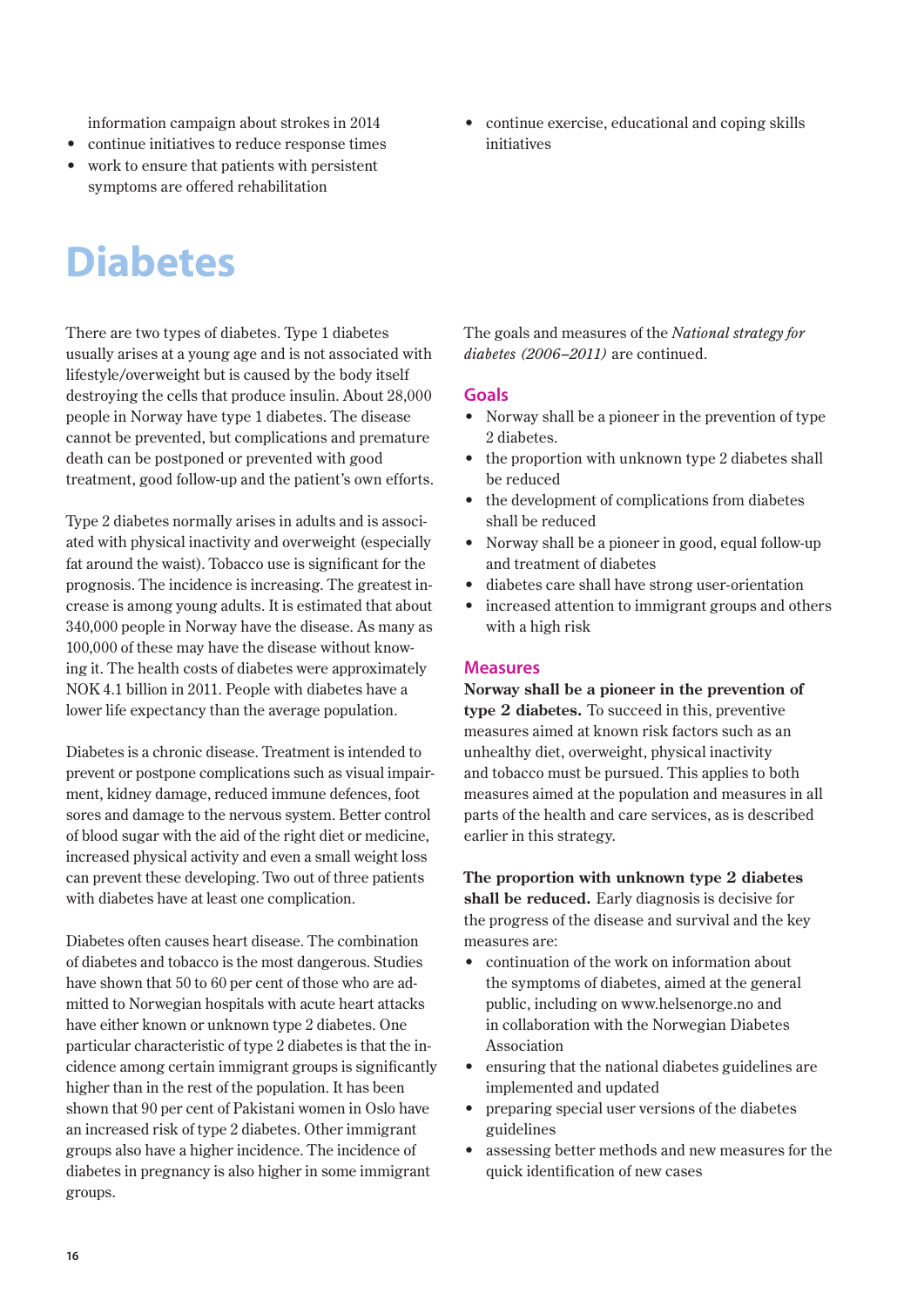#### **The development of complications from diabetes shall be reduced.**

- 1. adequate education of patients with diabetes and their families, including through support to motivation groups and the Diabetes Line
- 2. increase the fulfilment of goals for blood sugar, blood pressure and cholesterol levels in accordance with national guidelines

#### **Norway shall be a pioneer in good, equal followup and treatment of diabetes.**

- develop quality indicators for diabetes
- better reporting of data to the National Diabetes Register/NOKLUS
- ensure good teaching between hospitals by exchanging information and experience, such as with regional action plans, as has been done by the Northern Norway Regional Health Authority
- work to achieve good patient careers at all phases of the disease
- develop a pilot for local authority follow-up services for adults with type 2 diabetes

#### **Diabetes care shall have strong user-orientation.**

Diabetes requires a high level of patient commitment and self-treatment.

Key measures include:

- good education from the time of diagnosis for the rest of the patient's life
- better patient education and offers of exercise and help with learning and coping skills early in the course of the disease
- consider models for education in the local authority health and care services
- stimulate increased collaboration with user organisations and peer work

**Increased attention to immigrant groups and others with a high risk.** The National strategy for immigrant health 2013–2017, Equal health and care services– good health for all refers to more measures for immigrant groups with diabetes.

- develop new guidelines for diabetes in pregnancy
- continue the collaboration with various immigrant organisations and the Norwegian Diabetes Association
- increase competence and awareness, especially among health personnel who treat immigrants

# **Chronic lung disease**

The chronic lung diseases asthma and chronic obstructive pulmonary disease (COPD) are both very common among the population and are among the most common causes of admission to Norwegian hospitals. Deaths from asthma have decreased in recent decades, while those from COPD are still increasing. For both these conditions, lifestyle is important. Asthmatics who smoke are more likely to develop COPD. Children who grow up with parents who smoke develop asthma more often than others and smoking blocks the effect of the most important form of treatment for asthma – inhalation steroids.

The use of tobacco is the cause of 70 to 80 per cent of all COPD. Giving up smoking is the only and most important treatment that affects mortality from COPD. Physical activity and diet are important for the function and quality of life of patients with asthma and COPD.

There are good guidelines for the treatment of these diseases, but they are not well enough implemented.

#### **Chronic obstructive pulmonary disease (COPD)**

About 400,000 people in Norway have COPD and there are 30–40,000 new cases each year. According to the Hordaland Survey, a up to 75 per cent of those with COPD are undiagnosed. About 2,000 people die from COPD in Norway each year. 18 per cent of the population over 40 have COPD. About 40,000 people have serious COPD that requires regular contact with the health and care services. Tobacco is the most important cause of COPD, but other causal factors include exposure to dust and gases at work, genetics and previous asthma. Smoking habits are reflected in mortality and could also explain the social inequality of incidence.

COPD also puts patients at risk of developing the other non-communicable chronic diseases. There is higher mortality from heart disease than from pulmonary failure with COPD. The incidence of diabetes is higher with COPD. There are six times as many cases of lung cancer among people with COPD than the general population. Because of breathing difficulties, patients with COPD are often socially isolated. They move around less and become overweight at an early stage of the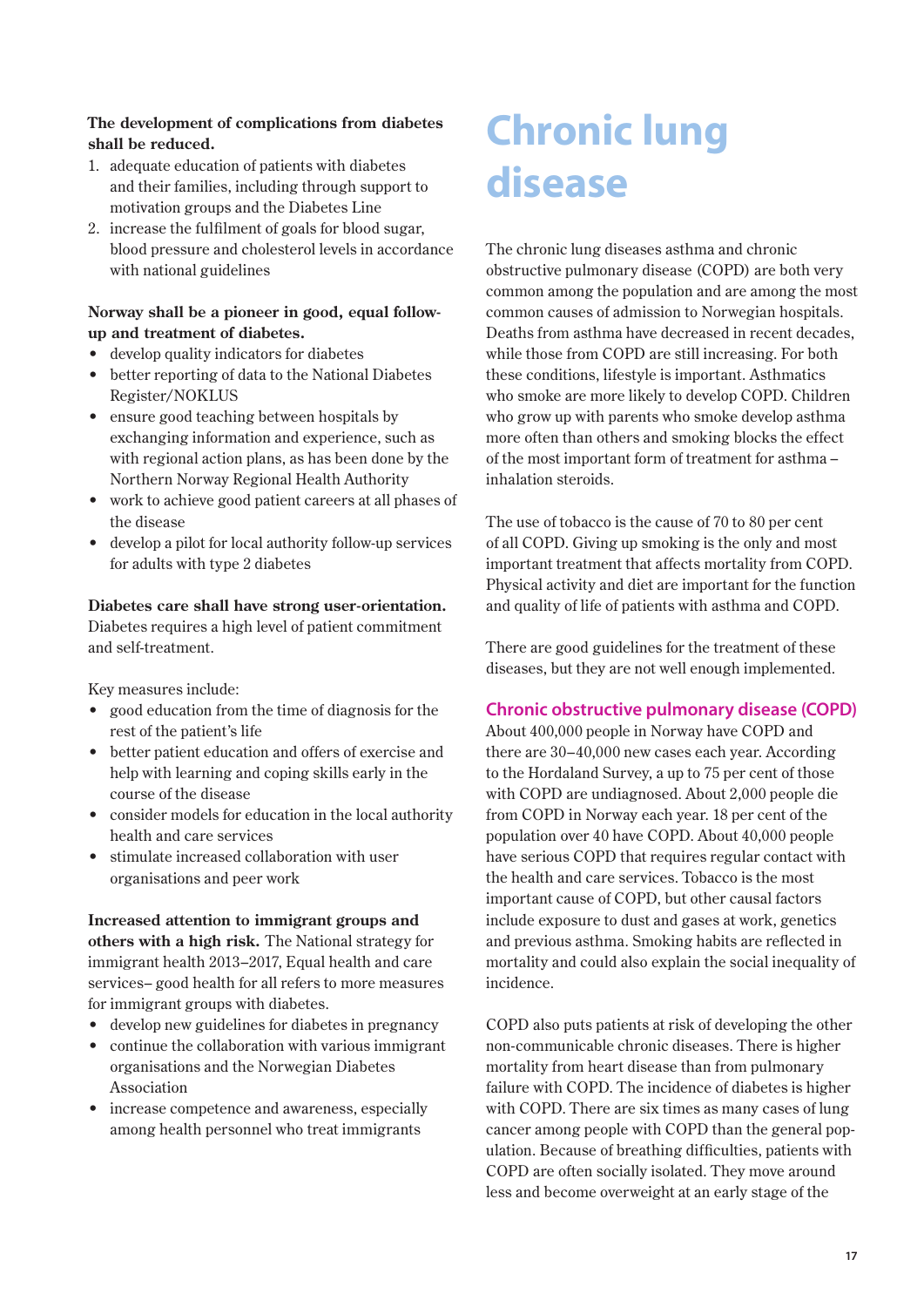disease. In serious cases of the disease, malnutrition is often a problem. COPD is associated with anxiety, depression and musculoskeletal disorders.

The symptoms of COPD develop gradually. Many patients adapt their daily life to the symptoms and often go to the doctor late in the development of the disease. Often, no diagnosis is made until the patient becomes so ill that hospital admission is required. COPD follows smoking habits. People with drug-related or mental problems smoke more than others. Male immigrants from some countries such as Poland and Turkey have a high percentage of smokers, so COPD is expected to increase. In many other countries, few women smoke compared with Norway, so that the incidence among female immigrants will probably be lower than otherwise in the population.

#### **Goals**

- Norway shall be a pioneer in the prevention of COPD.
- the number of people with unknown COPD shall be reduced
- decrease in lung function and the development of serious disease shall be reduced
- Norway shall be a pioneer in good, equal treatment of COPD
- COPD care shall have strong user-orientation
- increased awareness of occupational COPD
- increased awareness of social inequalities in health and of people with mental disorders or drug-related problems as well as COPD
- increased awareness of immigrant groups from countries with a high percentage of smokers

#### **Measures**

#### **Norway shall be a pioneer in the prevention of**

**COPD.** In order for Norway to succeed with this, preventive work aimed at known risk factors such as smoking, an unhealthy diet, overweight and physical inactivity must be continued. This applies to both measures aimed at the population and measures in all parts of the health and care services, as described earlier in this strategy.

#### **The number of people with unknown COPD shall be reduced.**

Early diagnosis is decisive for the progress of the disease and survival and the key measures are:

• continued work on information about the symptoms of COPD, aimed at the general public, including on www.helsenorge.no and in collaboration with the

Norwegian Heart and Lung Patient Organisation

- consider better methods and new measures for quickly identifying new cases, in collaboration with the specialist environments and the Norwegian Heart and Lung Patient Organisation
- stimulate increased awareness and lung function measurement programmes in companies with possible risk of exposure
- prepare information about COPD and giving up smoking, aimed at high-risk groups

#### **Decrease in lung function and the development of serious disease shall be reduced.**

The key measures are:

- adequate education of patients with COPD and their families, including through support to the Norwegian Heart and Lung Patient Organisation's COPD Line.
- prepare user versions of the national clinical guidelines for the prevention, diagnosis and followup of COPD.
- systematic activities to ensure that the national COPD guidelines are implemented and updated
- education of GPs and other health personnel about COPD, performing and interpreting lung function measurements, giving up smoking and motivational interviews
- working to establish interdisciplinary COPD teams

#### **Norway shall be a pioneer in good, equal treatment of COPD.**

- prepare quality indicators for COPD
- consider the establishment of a national register for COPD in general practice
- consider the introduction of regional action plans for COPD
- further develop offers for local rehabilitation and learning and coping skills
- work to achieve good patient careers at all phases of the disease

#### **COPD care shall have strong user-orientation.**

COPD requires a high level of patient commitment and self-treatment. Key measures include:

- good education from the time of diagnosis for the rest of the patient's life
- starter courses for people with COPD at local authority learning and coping skills centres
- continue the collaboration with the Norwegian Heart and Lung Patient Organisation
- user surveys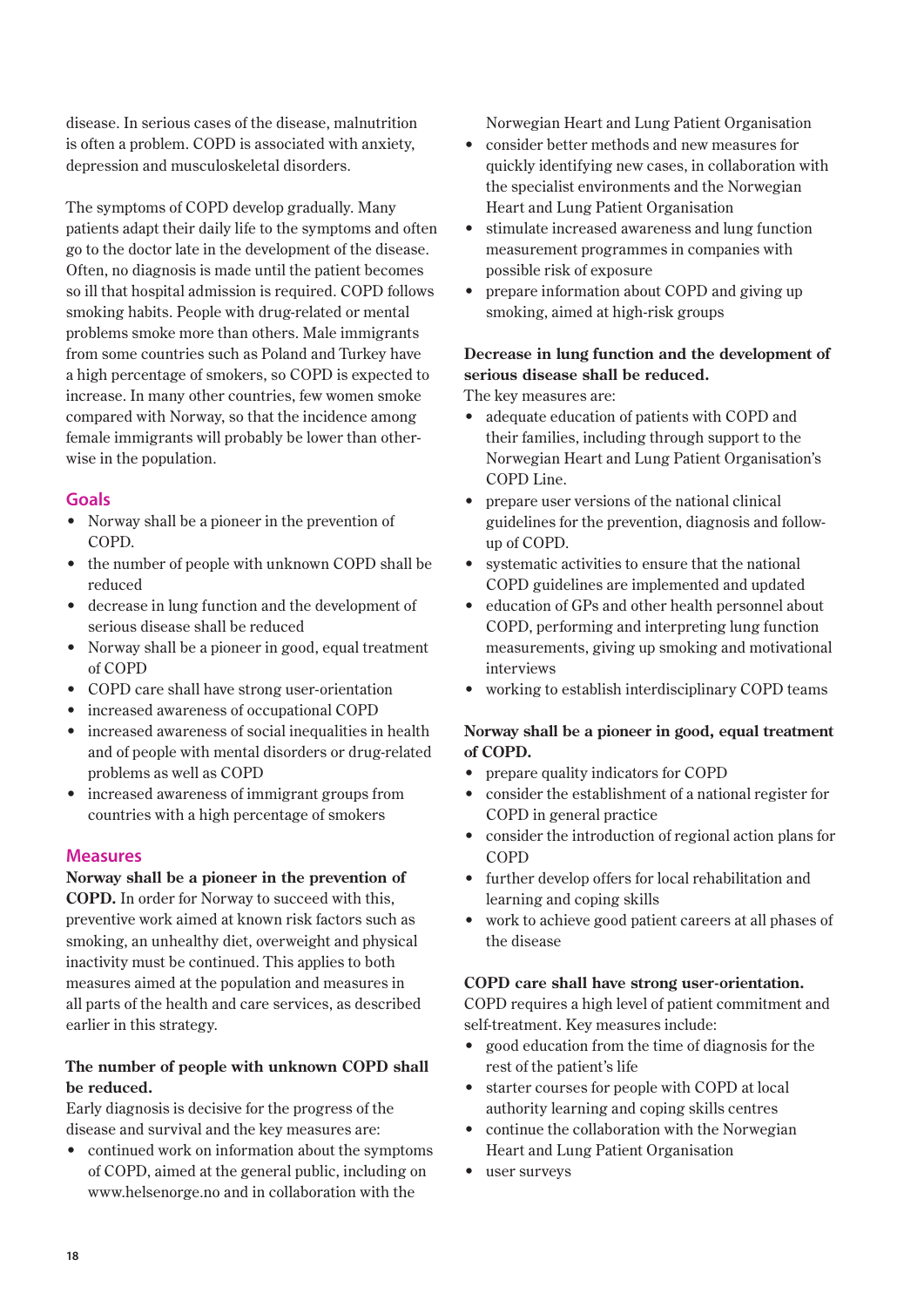## **Cancer**

In 2013, there are more than 200,000 people living in Norway who have or have had cancer. About 30,000 new cases are diagnosed each year. The number is increasing. The Cancer Registry of Norway estimates that almost 40,000 people will get cancer in 2030. More people survive cancer than previously. Even so, more than 10,000 people die of cancer each year in Norway. Almost half of these die between the ages of 35 and 74. Thus cancer is the disease that makes the largest contribution to premature deaths.

The causes of cancer are complex and to some extent unknown. It is estimated however that between 30 and 40 per cent of all cancer can be prevented, if tobacco usage, an unhealthy diet, physical inactivity and the damaging use of alcohol can be successfully eliminated or reduced.

The increase in the number of cancer cases, the fact that more and more people are living with cancer and that treatment is becoming ever more interdisciplinary, advanced and costly, will make greater demands on capacity and competence in hospitals in the future. The local authority health and care services will face at least as strong challenges. In line with the Coordination Reform, these will have responsibility for more and sicker cancer patients with complex needs, as more and more treatment occurs in out-patient clinics and hospital admissions become fewer and shorter. The municipalities shall be responsible for providing an allround service of prevention, early diagnosis, treatment, rehabilitation and follow-up, so that good patient careers can as far as possible be realised at the lowest effective level of care. Many people can live a good life with cancer, but require life-extending treatment, rehabilitation, assistance with learning and coping skills, palliative treatment, nursing and care.

*Together – against cancer. National cancer strategy 2013–2017* presents five overall goals and a number of subsidiary goals. The overall goals and the most important subsidiary goals are presented in this summery of the cancer strategy.

#### **Goals**

- more user-oriented cancer care
- Norway shall be a pioneer in good patient careers
- Norway shall be a pioneer in cancer prevention
- more shall survive cancer and for longer
- the best possible quality of life for cancer patients and their families

#### **Subsidiary goals**

**More user-oriented cancer care.** One important goal is better information, both for individual patients and for the general population. Cancer patients shall be aware at all times who they can approach about their own disease, treatment and follow-up. Patients shall be able to actively participate in decision making about their own treatment. One important measure is to develop digital self-help tools with the opportunity to inspect ones own records and communicate with the health services. Cancer patients' experiences must be actively used to improve the quality of services. Patients shall be drawn into the work on clinical guidelines, research and innovation.

The objective and measures aimed at more user-oriented cancer care are essentially the same as in the report on quality and patient safety *Good quality – safe services*  and the report on digital services in the health and care services *One patient – one record,* and will therefore not be discussed in more detail here.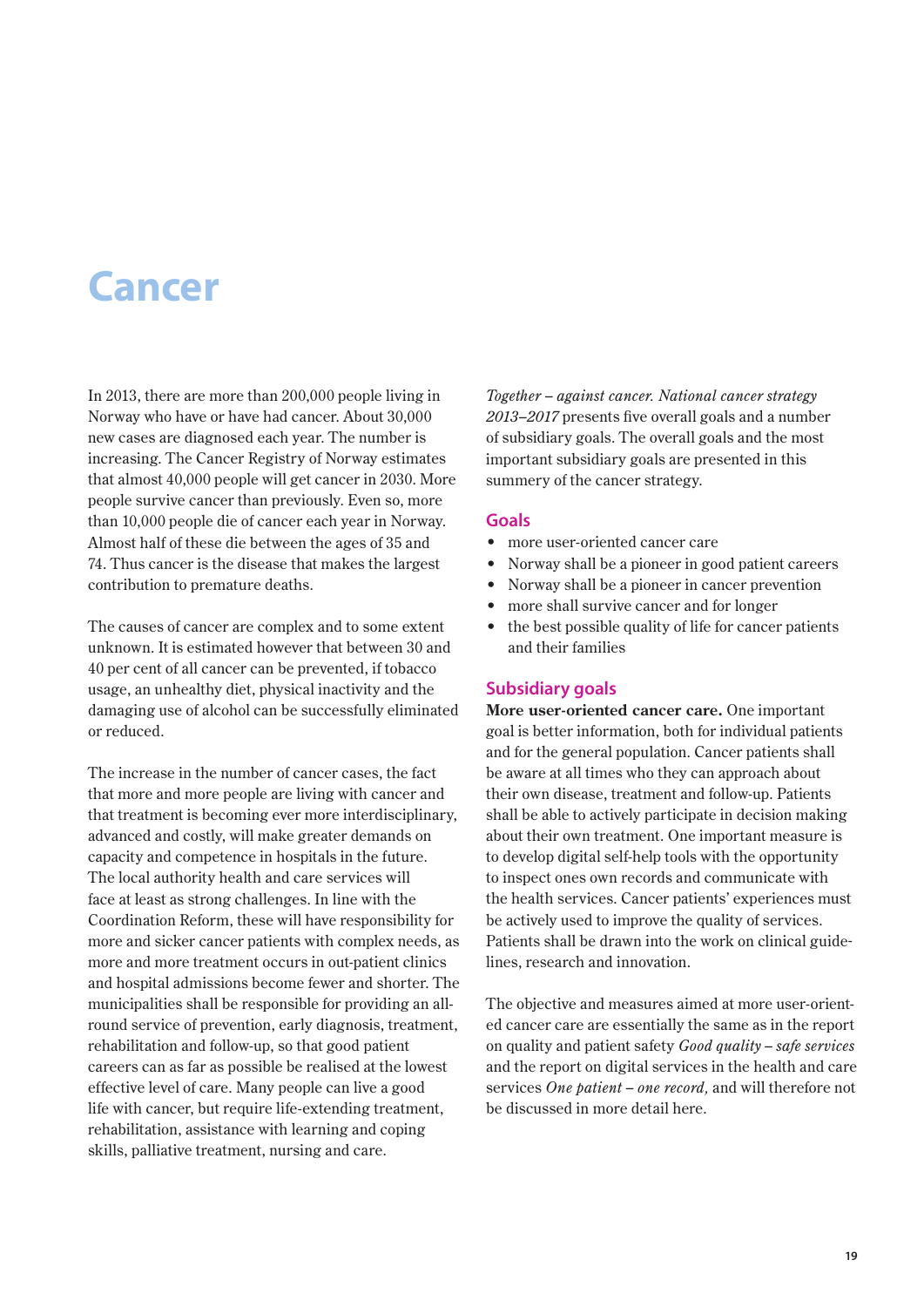**Norway shall be a pioneer in good patient careers.**  Cancer patients often go through complex patient careers where they move between GPs, hospitals and various local authority health and care services over many years. This presents great requirements for collaboration within the specialist health services and between the specialist health services, GPs and local authority health and care services. The cancer strategy has set a number of subsidiary goals, in order to achieve the national objectives that what is offered to cancer patients shall be organised as a holistic and coordinated patient career and that 80 per cent of all cancer patients shall commence treatment within 20 days.

The most important of these are:

- coordinator functions shall be established at all hospitals treating cancer patients
- each individual patient shall have a telephone number and person at the hospital they can contact
- standard patient careers shall be established for as many forms of cancer as possible, as part of the national treatment programmes
- the hospitals shall work systematically to achieve fast and effective investigation and diagnostics and a rapid start of treatment, including by establishing multidisciplinary teams
- breast diagnosis centres have been established at many hospitals
- diagnosis centres for prostate cancer shall be established
- the hospitals shall also ensure adequate capacity for diagnostic imaging and examination of cell and tissue samples in pathological laboratories
- work on national treatment programmes with guidelines for cancer treatment shall be continued and developed
- an overall plan shall be devised for the systematic revision and follow-up of the treatment programmes, and the local authority health and care services role shall been drawn in to a greater extent

**Norway shall be a pioneer in cancer prevention.**  In order for Norway to succeed with this, preventive work aimed at known risk factors such as smoking, an unhealthy diet, damaging tanning habits, overweight, physical inactivity and dangerous use of alcohol must be continued to the fullest extent. This applies to both measures aimed at the population and measures in all parts of the health and care services, as described earlier in this strategy. Two important, disease-specific preventive measures against cancer are the established national screening programmes for cervical and breast cancer, as well as the pilot project for screening for colorectal cancer, and the introduction of vaccine aimed at human papilloma virus (HPV) as a vaccination programme for girls in the seventh year of school. The aim of the screening programmes is to identify pre-cancers or cancers at an early stage so as to reduce morbidity and mortality. The aim of introducing HPV vaccination is to reduce the risk of cervical cancer.

In concrete terms:

- it will be established an overall national strategy and governing structure for the national screening programmes
- stimulate an increased participation in HPV vaccination among young girls

#### **More shall survive cancer and for longer.**

Cancer shall be treated with surgery, medication or radiotherapy, often in combination, over shorter or longer periods. All cancer treatment will become steadily more specialised and individualised. All forms of treatment are being continuously developed and the requirements for the quality of the treatment that is given are decisive. Ever higher standards are being set for the competence of health personnel in all parts of cancer care, as well as greater requirements for systems for evaluating the introduction of new methods and access to new equipment.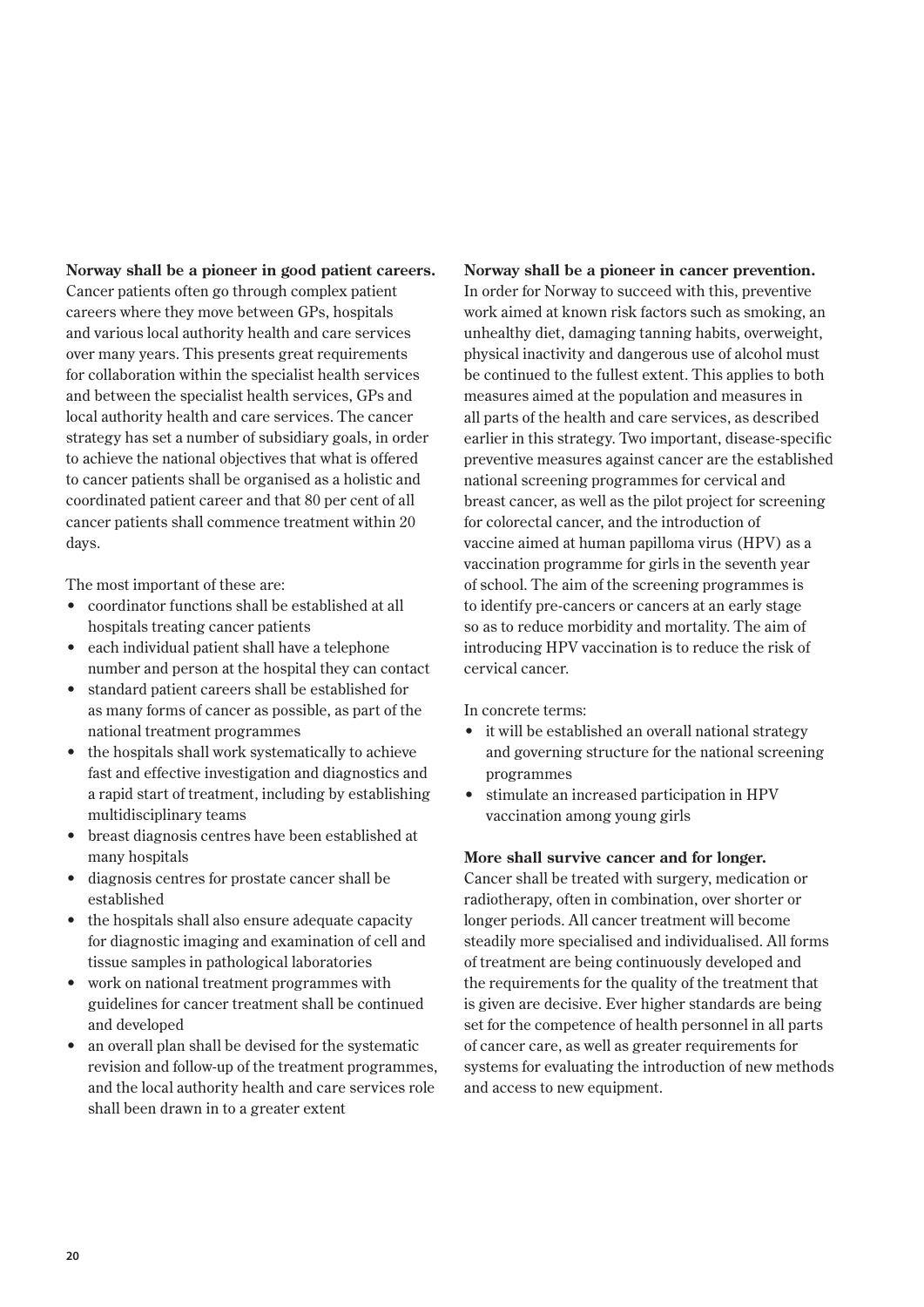Key goals include:

- establish national requirements for quality and robustness of the hospitals treating cancer, including through establishing new quality indicators and considering new quality registers, as well as more active use of existing quality registers for checking how well the treatment programmes for cancer treatment are being followed
- the need to limit treatment methods to selected hospitals based on the need for quality of service shall be continuously assessed
- the status of cancer surgery in Norway shall be reviewed by the end of 2014
- ensure adequate capacity and competence in surgical and oncological treatment by increasing education and recruitment, so as to ensure access to specialists and other qualified health personnel in relevant clinical areas, as well as an adequate distribution of tasks
- essential treatment locations and equipment, including for radiotherapy
- facilitating a future Norwegian centre for particle therapy and establishing an agreement for such treatment for Norwegian patients abroad until such a centre exists
- ensure that Norwegian patients have access to safe, new, effective and cost-effective treatment, including through the use of a national system for introducing new methods into the specialist health services. The system covers medicines, medical equipment, procedures and diagnostic methods that are to be used in prevention, examination, diagnostics, treatment, follow-up and rehabilitation

**The best possible quality of life for cancer patients and their families.** Clear national objectives have been defined to ensure that cancer patients are offered better rehabilitation, and that palliative treatment is reinforced and in line with the WHO's goals for the relief of pain and other physical symptoms, as well as measures aimed at mental, social and spiritual/ existential problems.

Key goals include:

- ensuring the best possible follow-up of cancer patients
- the central role of the GP in following up on cancer patients and their families throughout the progress of the disease shall be clarified
- further work on palliative treatment and care at the end of life
- continue the implementation of the national treatment programme for palliative treatment, which provides recommendations for palliative treatment and care in both the specialist health services and local authority health and care services, as well as recommendations for how services shall be organised
- follow up on Competence Lift 2015, which involves a focus on competence-raising measures for palliative treatment and care at the end of life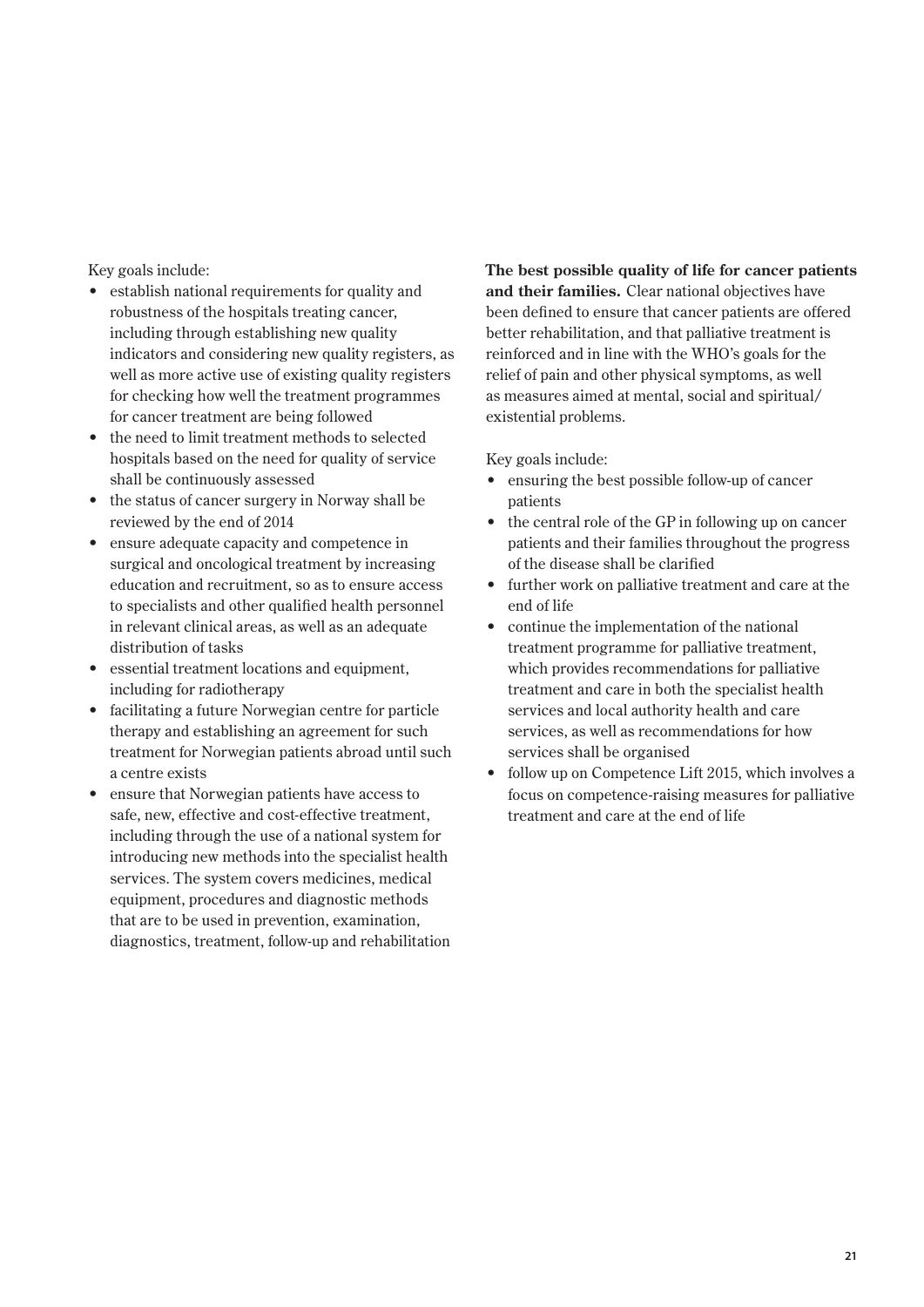# **Bibliography**

- 1. St.meld nr. 25 (2006–2007) *Fremtidens omsorgsutfordringer. Mestring, muligheter og mening.*
- 2. St.meld nr. 20 (2006–2007) *Nasjonal strategi for å utjevne sosiale helseforskjeller.*
- 3. St.meld nr. 47 (2008–2009) *Samhandlingsreformen*: *Rett behandling – på rett sted – til rett tid.*
- 4. St.meld nr. 16 (2008–2009) *Nasjonal transportplan 2014–2023.*
- 5. Meld. St. 16 (2010–2011) *Nasjonal helse- og omsorgsplan 2011–2015*.
- 6. Meld. St. 30 (2011–2012) *Se meg. En helhetlig rusmiddelpolitikk.*
- 7. Meld. St. 10 (2012–2013) *Kvalitet og pasientsikkerhet i helse- og omsorgstjenesten. God kvalitet – trygge tjenester*.
- 8. Meld. St. 9 (2012–2013) *Digitale tjenester i helse- og omsorgssektoren. Én innbygger – én journal*.
- 9. Meld. St. 34 (2012–2013) *Folkehelsemeldingen*. *God helse – felles ansvar.*
- 10. Meld. St. 29 (2012–2013) *Morgendagens omsorg.*
- 11. WHO: *Global Action Plan for the Prevention and Control of Noncommunicable chronic diseases (NCDs) 2013–2020.*
- 12.WHO Europe: *Action Plan for implementation of the European strategy for the Prevention and Control of Noncommunicable diseases 2012–2016.*
- 13. The ministries. *Handlingsplan for fysisk aktivitet (2005–2009) – Sammen for fysisk aktivitet.*
- 14. The ministries. *Handlingsplan for bedre kosthold i befolkningen (2007–2011) – Oppskrift for et sunnere Norge.*
- 15. The Directorate of Health's report: *Reduksjon i ikke-smittsomme sykdommer – nasjonal oppfølging av WHOs mål (2013).*
- 16. Ministry of Health and Care Services. *Rundskriv om spesialisthelsetjenestens veiledningsplikt (2013).*
- 17. Ministry of Health and Care Services. *Nasjonal Kreftstrategi (2013–2017): Sammen mot kreft.*
- 18. Ministry of Health and Care Services. *Nasjonal strategi om innvandreres helse. Likeverdige helse- og omsorgstjenester – god helse for alle 2013–2017.*
- 19. Ministry of Health and Care Services. *Nasjonal strategi for arbeidet mot tobakksskader 2013 –2016 «En framtid uten tobakk».*
- 20.Directorate of Health. *Nasjonal faglig retningslinje og veileder for forebygging diagnostisering og oppfølging av personer med kols (2012).*
- 21. Directorate of Health. *Kommunenes plikt til øyeblikkelig hjelp døgnopphold, veiledningsmateriell (2013).*
- 22.Directorate of Health. *Nasjonal faglig retningslinje for forebygging, utredning og behandling av overvekt og fedme hos voksne (2011).*
- 23.Directorate of Health. *Nasjonal faglig retningslinje for individuell primærforebygging av hjerte- og karsykdommer (2009).*
- 24.Directorate of Health. *Nasjonale faglige retningslinjer for røykeavvenning i primærhelsetjenesten (2004).*
- 25.Directorate of Health. *Diabetes Nasjonal faglig retningslinje (2009).*
- 26.Northern Norway Regional Health Authority: *Handlingsplan for diabetes 2008–2013.*
- 27. Danish Health and Medicines Authority*: Kronisk sygdom: patient, sundhedsvæsen og samfund – forudsætninger for det gode forløb (2005).*
- 28.Act of 02 July 1999 No. 63 on patient and user rights.
- 29. Norwegian Quality Improvement of Primary Care Laboratories (NOKLUS). *Norsk diabetesregister for voksne*.